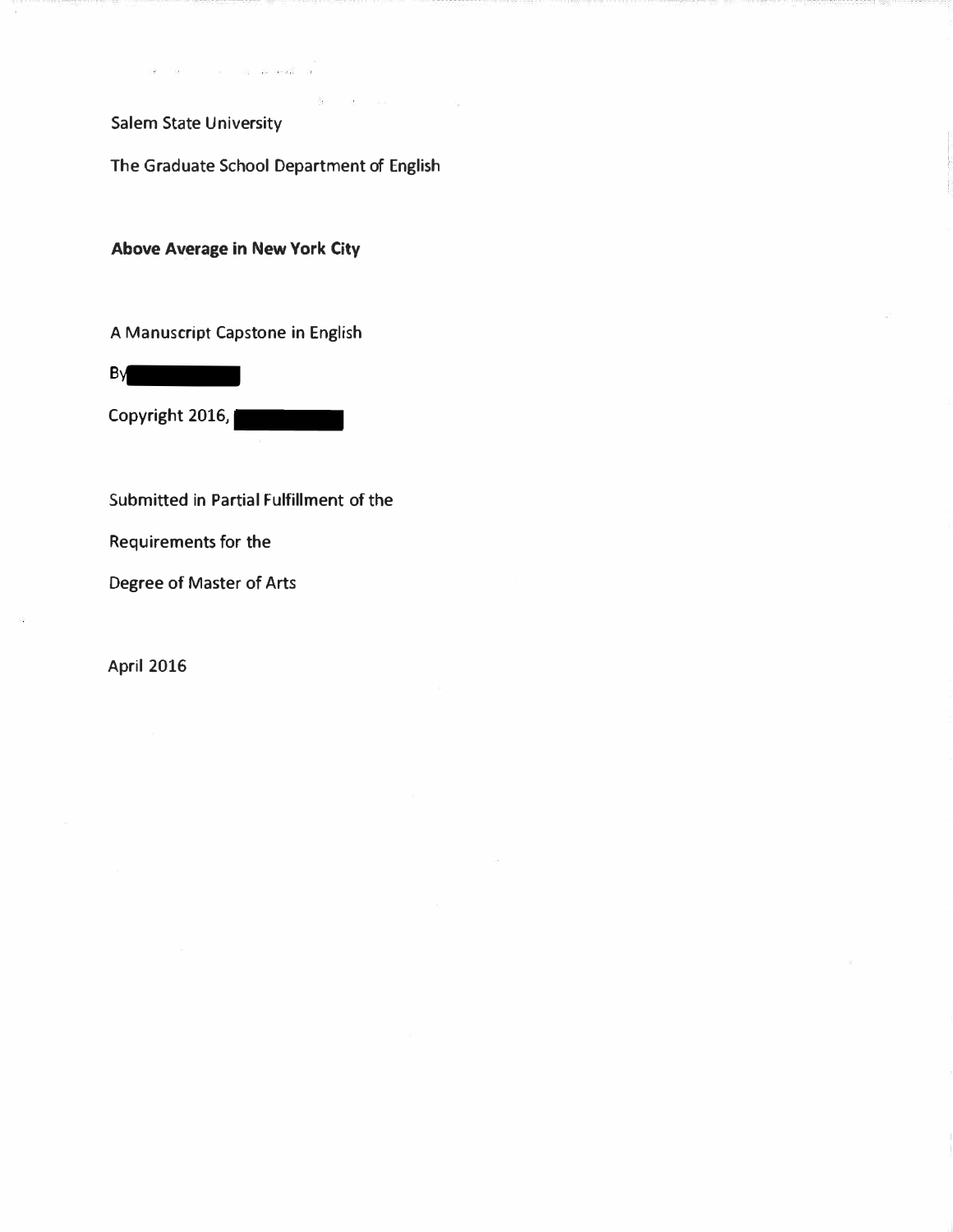**Above Average in New York City** 

. . ... . . . . -.�... .. . ..

 $by$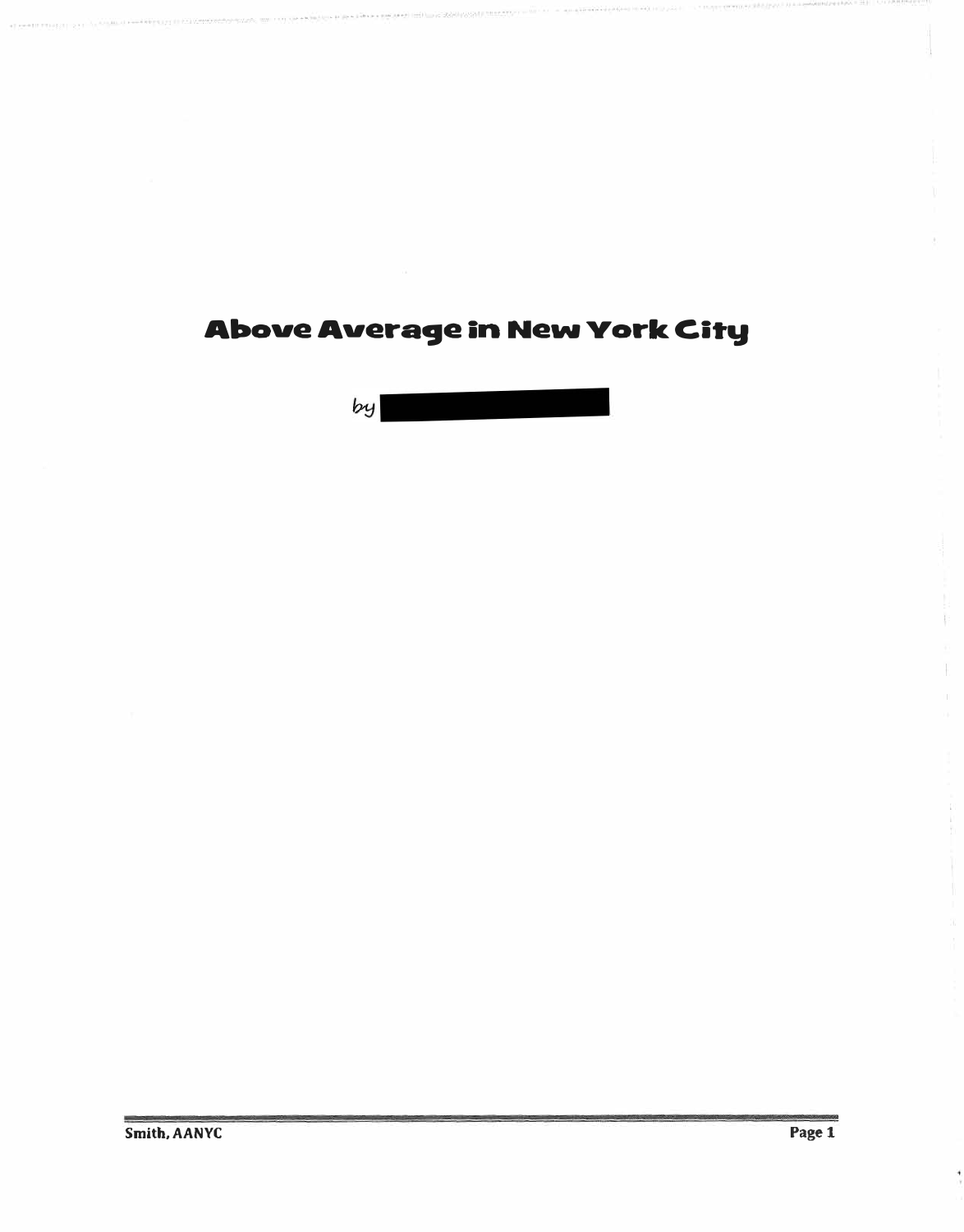# Contents

| Dreamer             | 4  |
|---------------------|----|
| Tour Jete           | h, |
| Spinning            | 12 |
| Chameleon           | 16 |
| A la Seconde        | 24 |
| Collegienne         | 28 |
| Demi-Caractere      | 30 |
| Sky High            | 32 |
| Film Noir           | 36 |
| <b>Body of Work</b> | 40 |
| Big Apple Bound     | 44 |
| Treading Water      | 48 |
| Grand Jete          | 52 |
| Le Freak            | 56 |
| The Calling         | 60 |
| Resolution          | 62 |
| Let the Dance Begin | 64 |
| Turnout             | 72 |
| Crazy Dance         | 74 |
| PiroveHe            | 76 |
| Artistic Vision     | 82 |
| Road to Stardom     | 84 |

 $\ddot{\phantom{1}}$ 

j.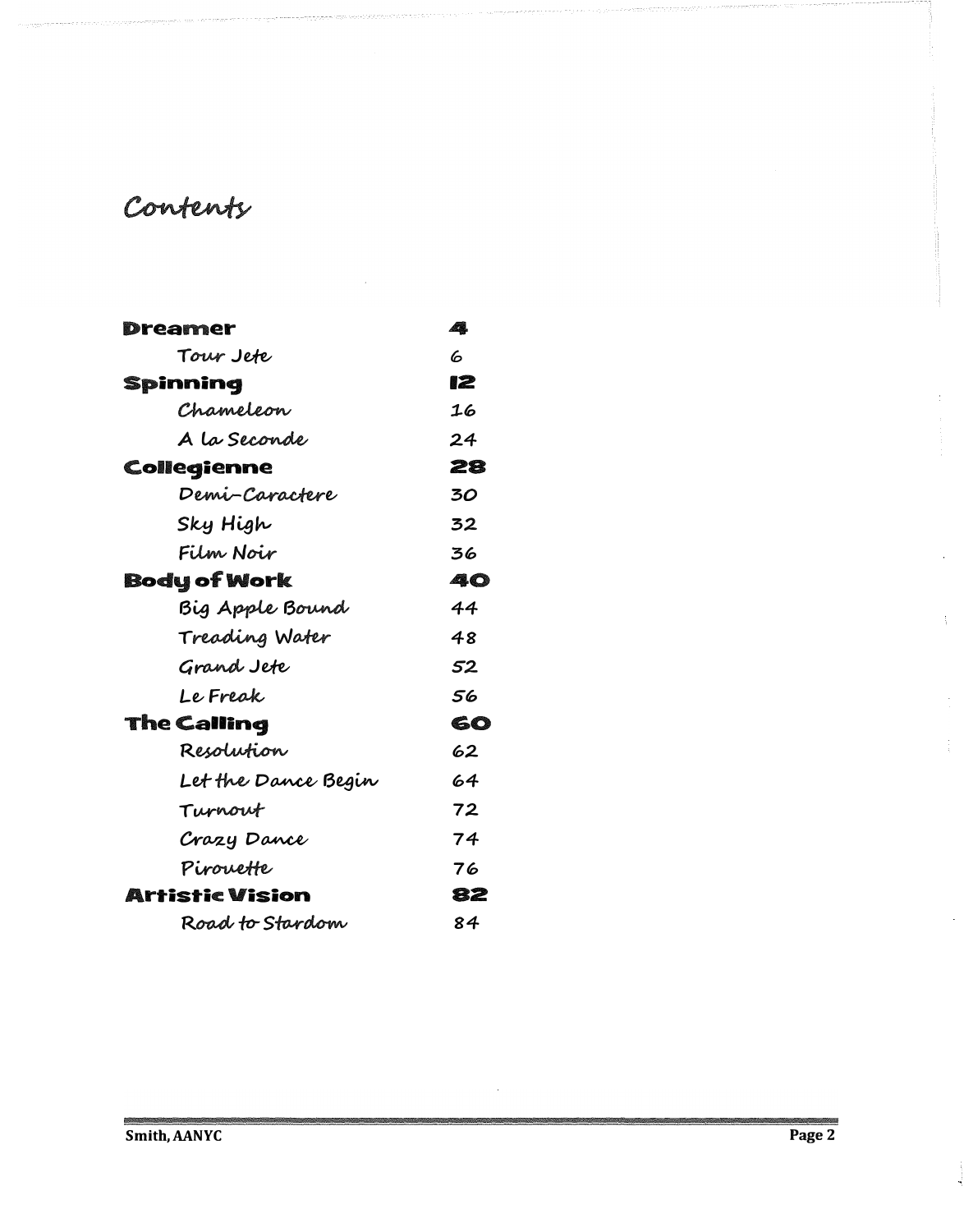Pages 3-26 redacted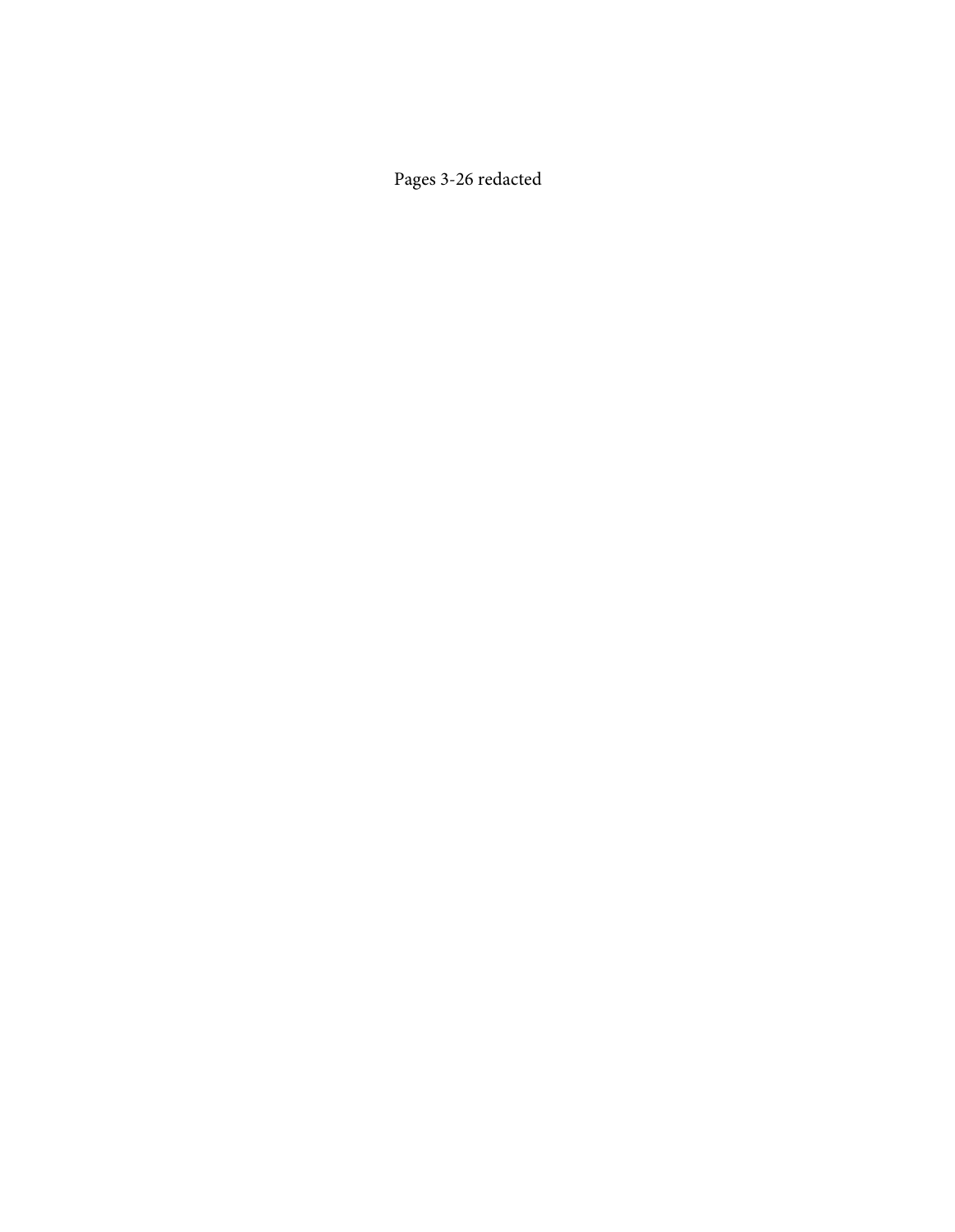#### Collegienne

*Histories of the women's movement may sometimes overlook the forerunners of modern dance, women like Ruth St. Denis, who founded the Denishawn dance theater with her husband and partner, Ted Shawn. At UNH, my feminist role models could be found in the dance studios of New Hampshire Hall, a historic stone building that bordered the parking lot of Snively Arena, where the Wildcats dominated Hockey East. As fans packed the lot on game nights and Women's Studies majors led marches to Take Back the Night, I sought wisdom from professors Jean Brown, Jean Mattox, and Gay Nardone.* 

*It was Jean Brown who encouraged me to go to New York, or at least, did not advise against it. Sitting on the bench in the smaller studio-silent, as usual, Jean saying more with her eyes than her words-she told me that if I went, it should be without expectations. Jean's choreography was as empowering as her advice. There were lots of low lifts and supported falls, touching that made my boyfriend befuddled. "What is that about, being a lesbian?" he asked. "Sisterhood!" I said. One of Jean's dances featured six of the tallest people in the dance program. We wore green unitards for this Dance of the Giants. She had placed a projector in the orchestra pit to display a huge shadow of our beany bodies on a screen behind us. One sequence of choreography had us walking backwards in a line, exaggerating each step by lifting a bent leg in front and then bringing it around to arabesque before stretching to full extension and placing it on the floor, three feet behind. Jean didn't go for chit chat in the studio. Instead, she taught us barrel rolls.* 

*In the spring before I went to New York, she had brought our modern company of five dancers to Brown University for the regional Adjudication, a showcase of college dance*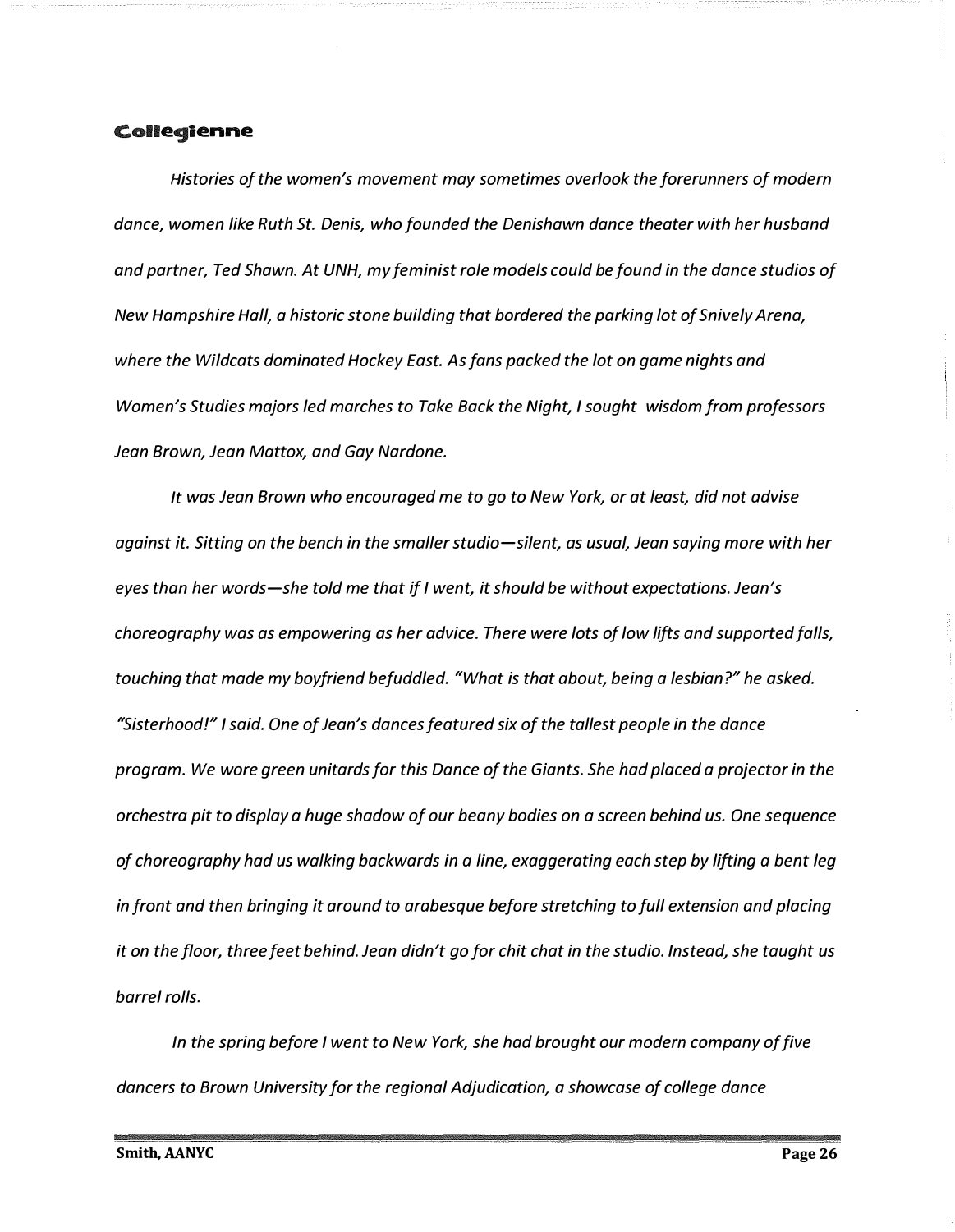*companies. We were all tired from classes and rehearsals, but Jean kept us working in a cafeteria for hours before the afternoon previews. Our pastoral dance, which was set to new age music by Philip Glass, was selected to open the show. We wore silky pantaloons like Doris Humphrey had in a photograph in Jean's book. Our switch kicks-one leg then the other, landing and kicking front and back like a rocking horse, signified our joy in the harvest.* 

*After the Spring Dance Concert, we all came together at Jean's farm for a walk in the woods and dinner in the colonial dining room with her husband, Tom. The wine flowed freely and we got a bit sauced, while Tom looked on with amusement. I saw Jean once more, in New York. She had come to watch Mary's performance, in a penthouse theater near (or maybe in memory fails) Dance Theater Workshop. Arriving early, we walked out to the rooftop terrace to gaze at the sunset skyline, an orange backdrop against the dark silhouettes of water tanks above the buildings. I was devastated to hear later in the year that Jean had passed away during an operation, not long after Tom had died, at age 54.* 

*The jazz company, under choreographer Jean Mattox, was a much less introspective group. This Jean was statuesque, her white hair styled in a shoulder-length page-boy as she pounded a handheld drum with a soft mallet. Jean had danced on Broadway in shows choreographed by her husband or ex-husband Matt Mattox, and was raising their sons in Durham, alone. She was refined, and taught us Fosse and the fugue, as in the movie Chicago. I was dazzled, and auditioned for the jazz company in my freshman year, to be cast in a group number, the finale to* A Chorus Line: *One! Singular sensation ... Jean had instructed us to purchase the flashiest leotards we could find, but without discretionary funds or a car, I ended*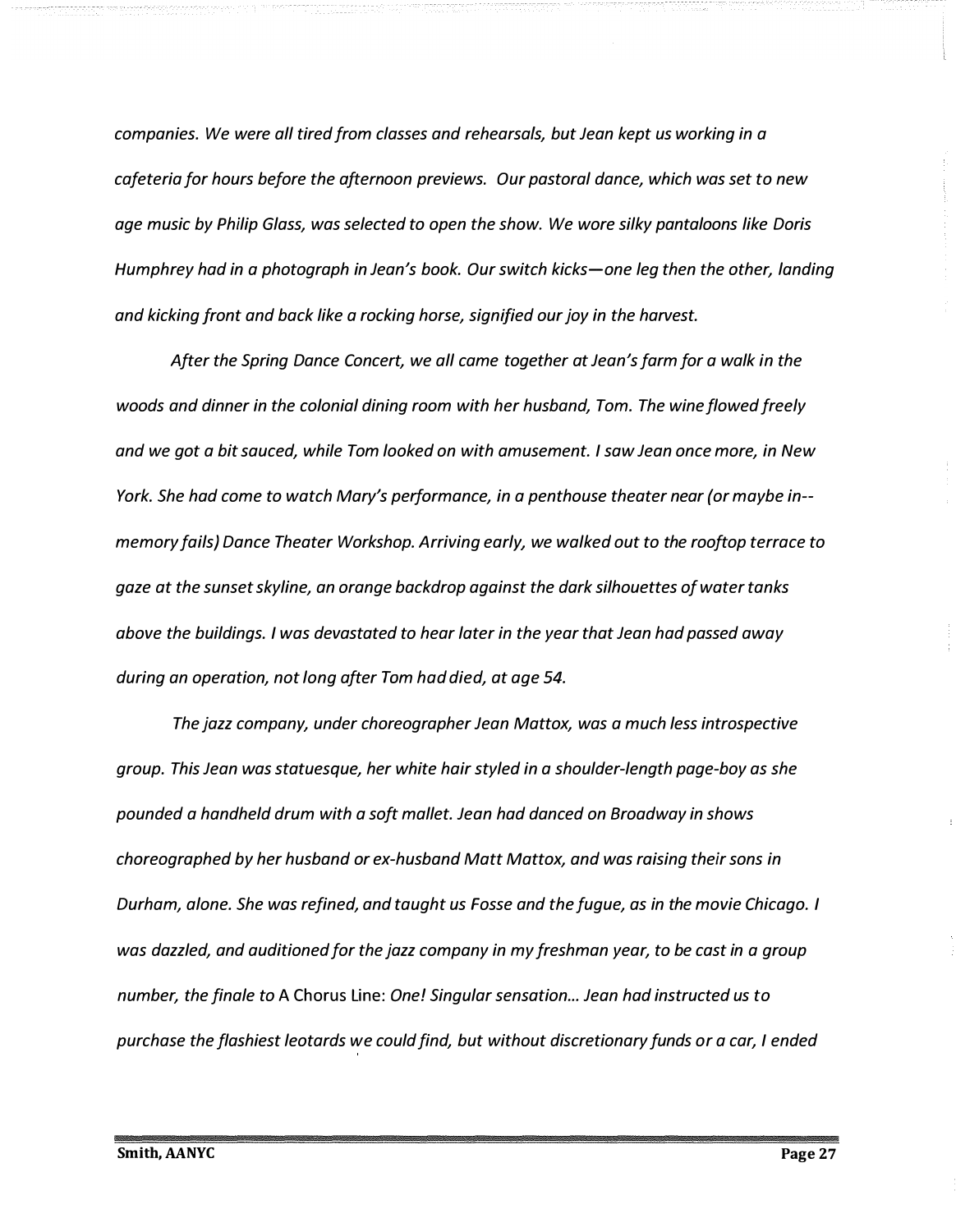*up with a lackluster light blue, stretchy cotton bodysuit. I can still remember her erudite disappointment, like, really?* 

*Jean lived in an apartment on Main St. in Durham, above a brief stretch of establishments including Wildcat Pizza, five bars, and the Art Corner, where I shrinkwrapped posters on foam core and pounded cloth onto wooden frames, pilfering jelly beans from the jars at the front of the store. After work one day, I returned to my car in the parking lot behind the buildings and saw Jean sitting on a wooden landing of the stairs that led to their apartment, her eyes closed and her chin raised to the sun. She was a vision. I shouldn't have stared.* 

*By then, we'd learned about the cancer in her hip, the pain visible when she sometimes stopped suddenly during class or rehearsal. For her farewell performance, Jean choreographed a ballroom duet. During the Spring Dance Concert, she received not one, but two standing ovations from a capacity crowd in the 800-seat Paul Arts Center-at the start of her performance when she glided from the wings in a floor-length, ivory sequined gown, and at the end when she and her tuxedoed partner took their bows. When it was time for hospice, she moved in with Jean and Tom Brown, who had installed a bed in their living room.* 

*Gay was hired to teach jazz after Jean Mattox died, and blew in with the energy and body of Wonder Woman. Drawing on her experience as a showgirl in Las Vegas and a Radio City Rockette, Gay choreographed exuberant numbers, with small groups of dancers moving on and off the stage. For a tap number in the spring dance concert, she choreographed a dueling time step to be performed by myself and a friend who later went to clown school with the Ringling Brothers circus. In my "post-grad" year, she was kind enough to choreograph a lyrical jazz solo that took advantage of my long limbs and tender spirit. On alternating nights, another dancer,*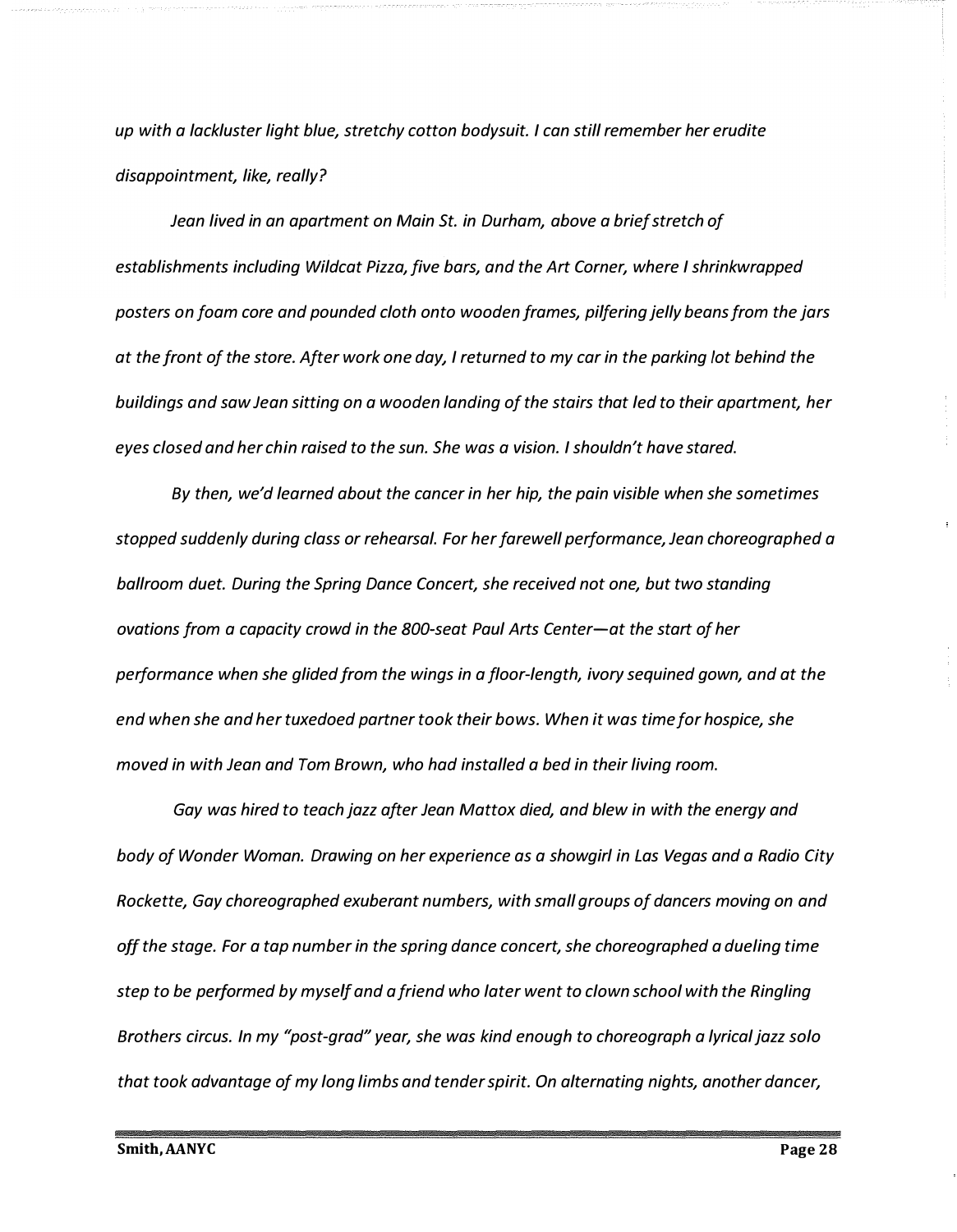*Lisa, performed the same number, in the same costume, tailored for each of us. Lisa's body type was opposite mine, a petit bombshell. There was positive feedback for both of us, but the dueling dance drama ultimately led to an award announced on closing night, with all thirtysomething members of the ballet, modern, and jazz companies gathered on stage. I have a recollection that the curtain was closed. I smiled bravely when Lisa's name was called, clapped loudest as my throat clenched and tears stung my eyes. Needing Gay's reassurance that I could make it in New York if I went, because that was the plan, I practically barged into the teachers' dressing lounge, twice in one week. "Yeah, you could make it, " she said as she fastened her bra, "if you get your act together. <sup>11</sup>She had a point, but it would take me many years to understand what to do about it.*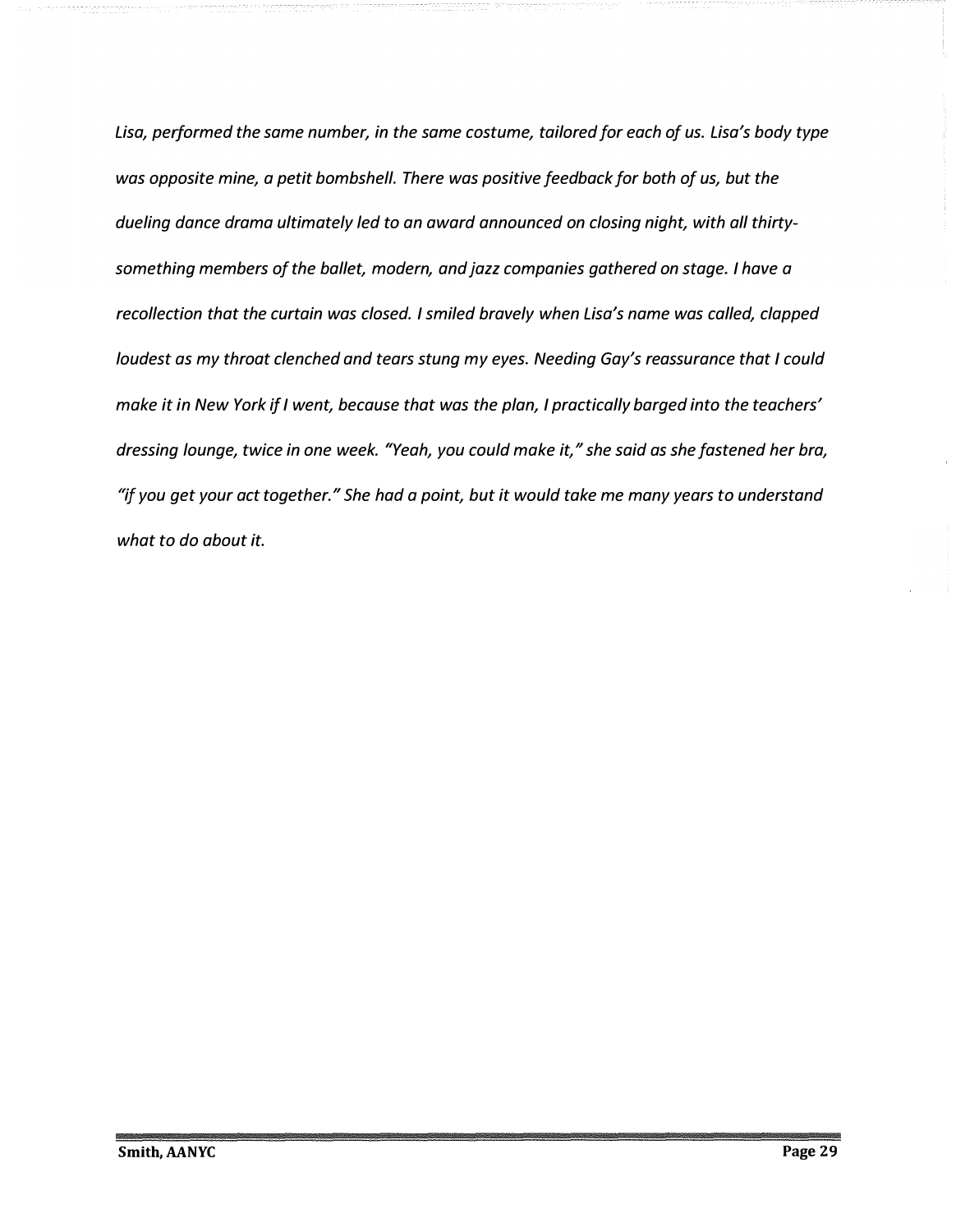# Demi-caractere

Ten minutes before closing, four Italian men with pasty grey complexions came into the restaurant. Lorenzo, one of the two brothers who owned it, served Sambuca in skinny glasses with two coffee beans each. Hoping for a decent tip, I let one of the gents hold my hand while he told a story that required multiple prompts from the others. Was it worth it, I wondered as I tucked three bucks into my apron.

"Hey, do you want to come over to my place and call a cab?" asked Ella, the other waitress on the shift. I hesitated, acutely aware of how open a person needs to be when creating a new life, calculating the cost of a cab as a percentage of my tips.

"Um, sure," I answered, opting for a safe ride back to the parlor of my brownstone. Ella's asymmetrical haircut made me nostalgic for my college "do," which had grown out to medium bland. We walked across a dark street to the building where she lived with her new husband, Hamid.

"So, what's it like being married to a foreigner?" I asked, revealing my parochial upbringing.

"Well, it's not a bed of roses," she confided. "Hamid really wants to go back to Iran, but I'm afraid to."

"Oh? Why's that?"

"Because I might not be able to come back!" She opened the door to their one-bedroom apartment and flicked on the light. I remarked on unusual features like the TV chained above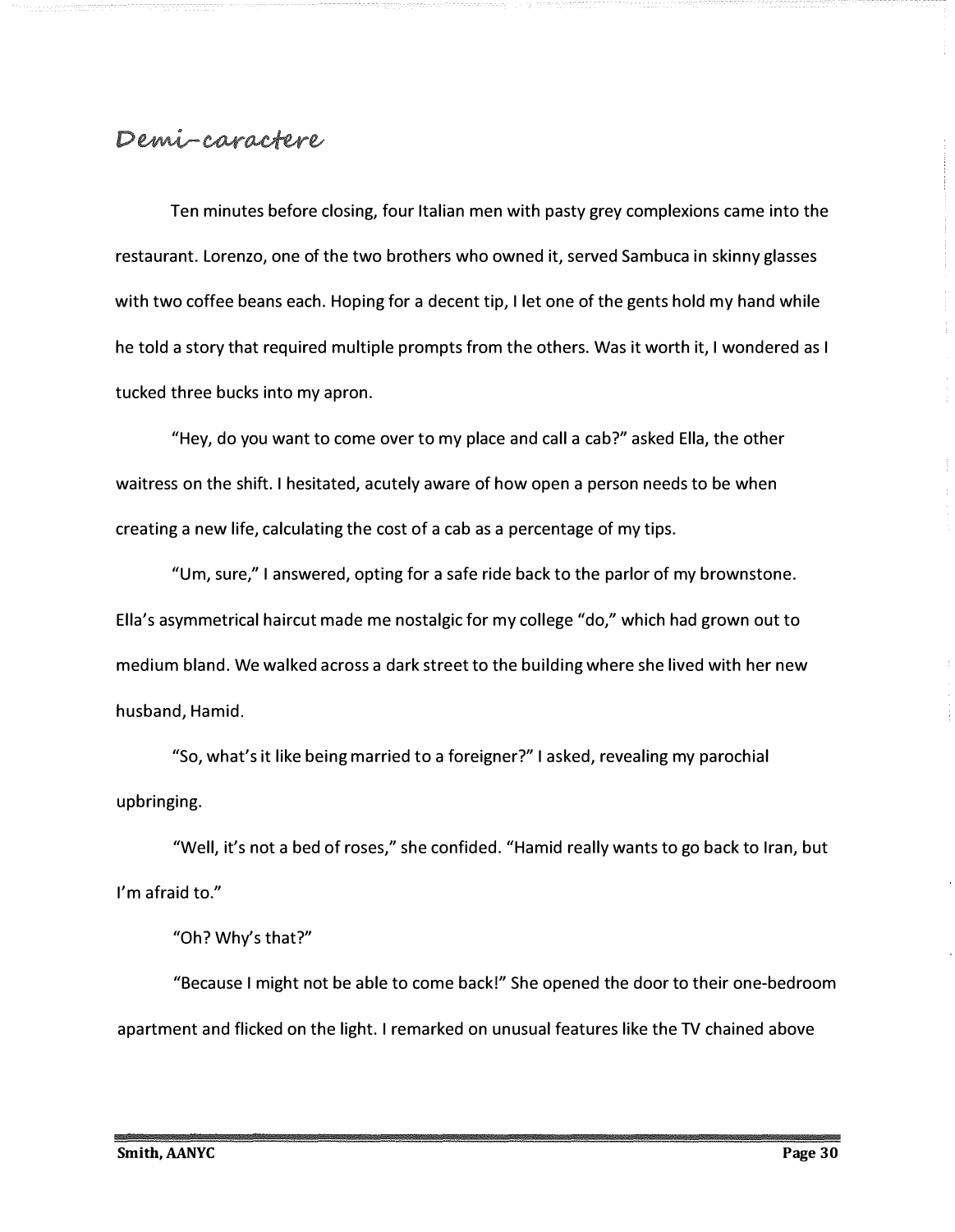the door. Ella pulled a couple of beers from the fridge and popped the lids. "I wonder when we'll find out who shot J.R."

"Oh-I don't know. I haven't watched for a while. Thanks." I took a swig.

"So how's your place?" she asked.

"It's good-I have a couple of roommates who are never there. Two guys. One's a med student. The other is at Brooklyn College."

She swallowed a gulp. "Are they gay?"

"Huh? I don't know." It hadn't occurred to me, and was immaterial. Being a theater minor, some of my best friends were gay.

"Because you have to be really careful, especially if you're sharing the kitchen and bathroom. You've heard of AIDS, haven't you?"

I was aware that Ryan White, a sweet boy, had gotten it through a blood transfusion.

"Just be sure to wipe down the counter when you're cooking, and definitely wipe the toilet seat before you sit down."

At the brownstone, I dashed upstairs and peeked around the corner of the guys' living room to find a queen bed. In the bathroom, I washed the torn plastic seat and decided to ask Mrs. Their for a new one.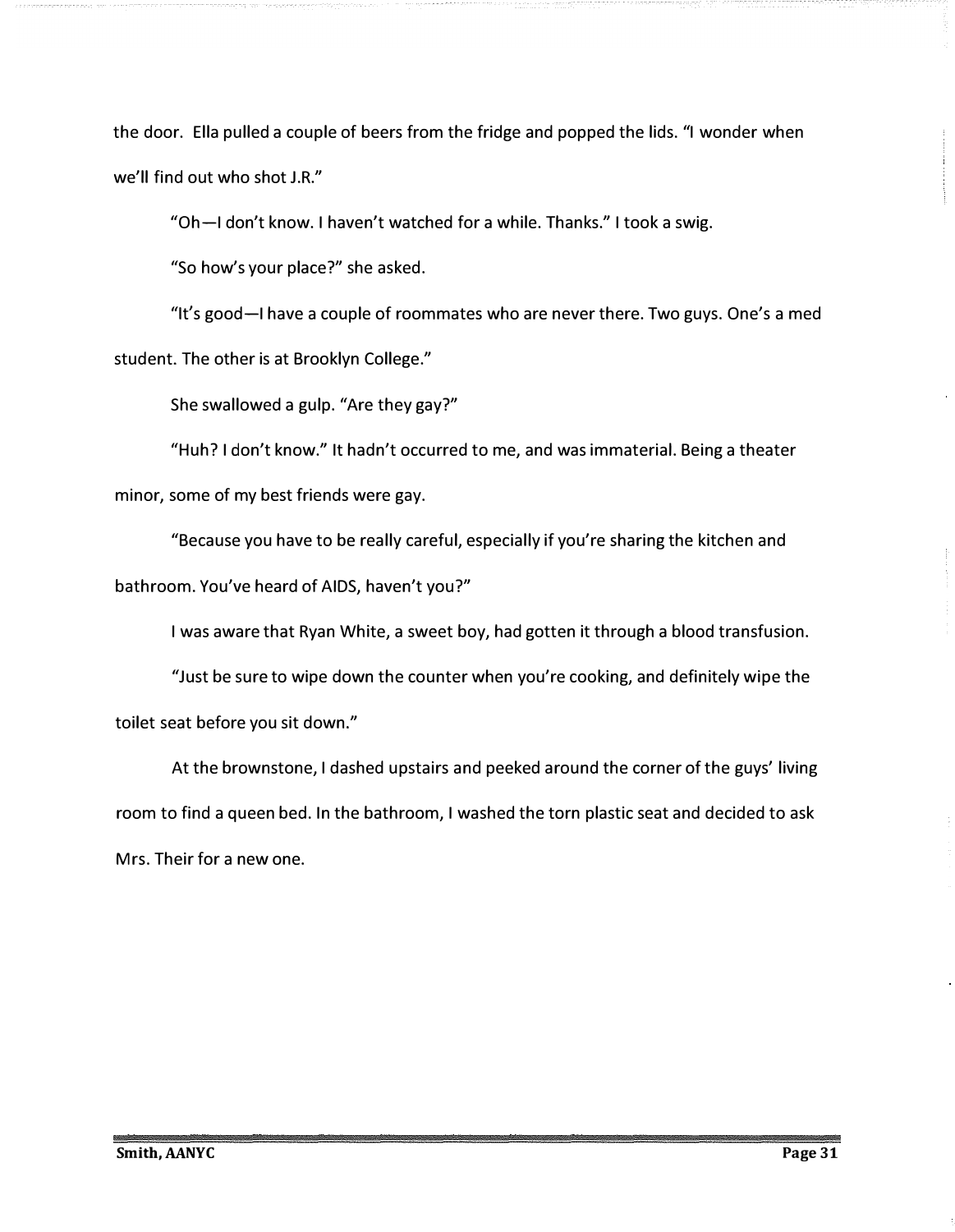Pages 32-34 redacted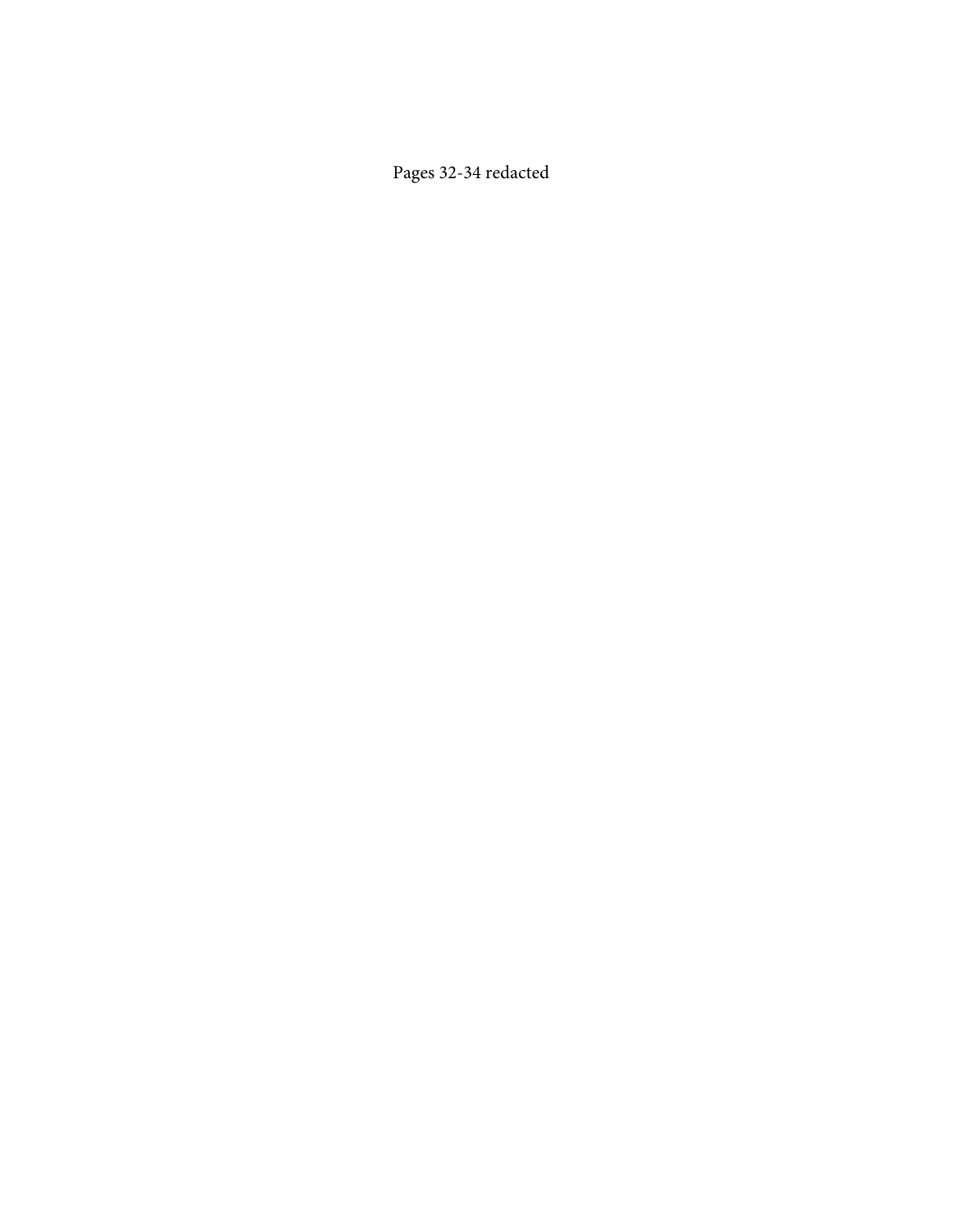### Film Noir

In *Variety,* I found an ad for Barnum & Bailey Ringling Brothers Circus. They were at the Meadowlands in New Jersey, looking for dancers and showgirls. I remembered a friend from college, a tap dancer with whom I'd shared a duet during the Spring Dance concert, who'd gone on to their clown school in Florida. In the quiet parlor of my brownstone, I pledged to get myself to the Meadowlands and audition, if only to connect with someone I knew from before my life in New York.

But first, I needed to get my hair cut. A lot was riding on this—a new look, a new attitude. The teenage manager at the Italian restaurant where I worked had recommended Astor Place in the Village. She herself had long hair, but said Astor Place was known for good, cheap haircuts and a funky atmosphere. I took the subway and located the salon, a whizzy blister of activity behind panes of glass, sat down in the chair and mutely watched a stylist chop off my shoulder-length hair and neatly shave the base of my skull. In shock, I stumbled out of the seat, dug eighteen dollars from my pocket-a full night's tips-and left in despair. At a street vendor's table, I dug a few more bucks out and bought a scarf, then coiled it around my long neck, the chill already seeping into my shoulders. What had I done? The audition was in two days!

Ella sidled up to me when I walked into the restaurant. "Hey, you got your hair cut. Did you mean to go that short?"

I said nothing, just pushed through the swinging door to the kitchen.

"It looks fine, really," she said, hustling behind me. I wouldn't lie to you."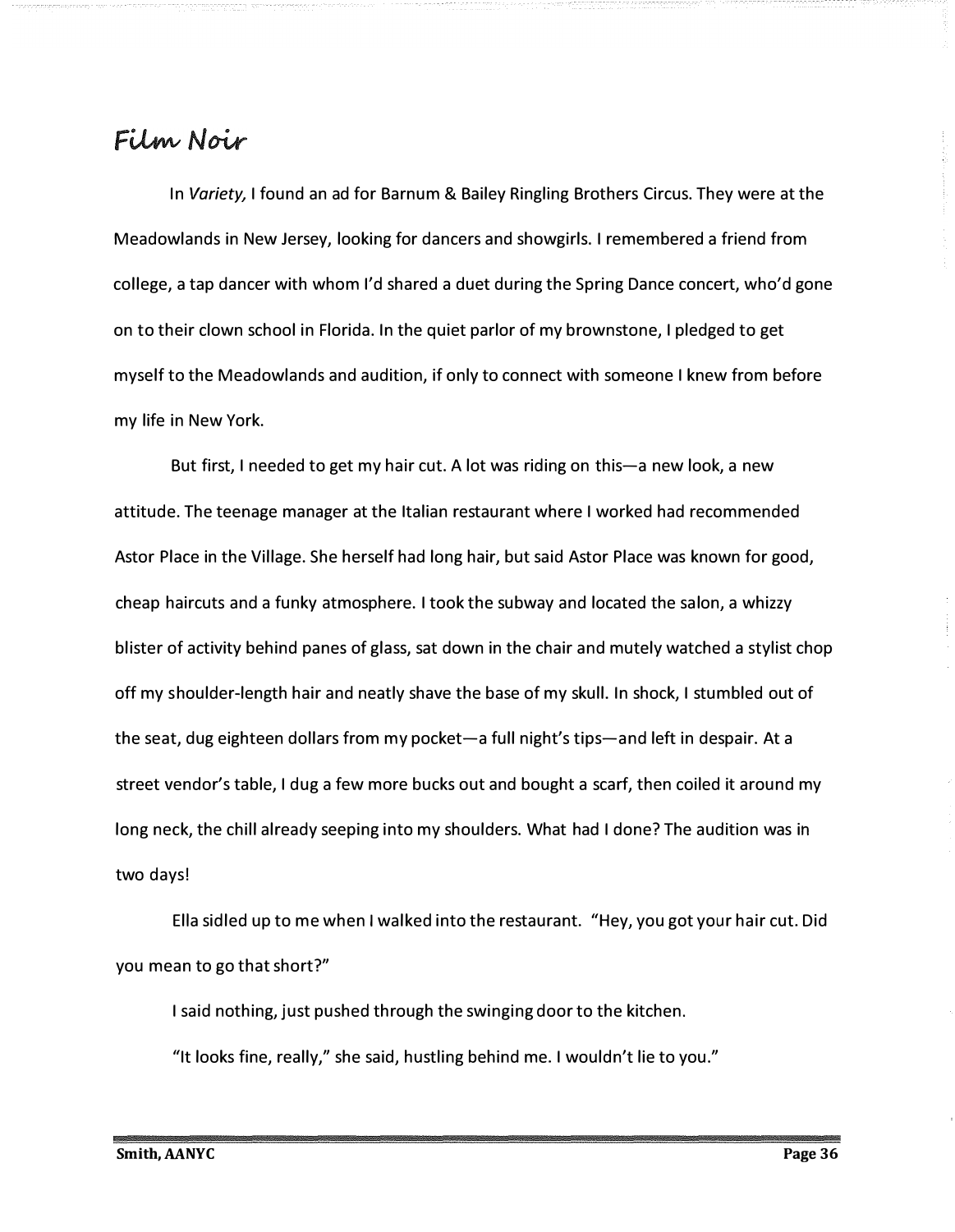I didn't know what to believe. Maybe the teenage manager's tip wasn't as well-meaning as it seemed. I looked at Ella's midwestern face and wondered whether I could trust the only friend I had made in a month in New York People back home had warned me not to make eye contact, never mind friends. In dance classes, the atmosphere was almost icy, competition heightened by the desperation of living hand to mouth. My stomach rumbled. I scooped up some ziti and sauce, which was all we were allowed to eat, and stood in front of some boxes containing table linens.

The kitchen door swung open and the manager charged in with a tray of salts and peppers. Ella moved closer to me and accidentally stepped on my foot. I stumbled into an open box of linens, dropping the ziti with red sauce on myself as well as the whites.

"Oh, my God!" Ella cried. "I'm so sorry!"

I didn't feel well. light headed. My throat was starting to ache.

"looks like you've had a day," the manager said, smirking. She put the tray down and smoothed her long ponytail. "Yous oughtta go home," she said to both of us. "Light crowd."

"*C*ome on,"Ella said, and dragged me toward the basement door. "I've got a sweatshirt in the basement you can wear while we throw that in the wash." I gripped the railing and descended the wooden stairs behind her. Next to the washer and dryer stood a table covered with tubes of paint, a jar of brushes, small canvasses.

"Whose are these?" I asked. "Lorenzo's?"

"No, mine." Ella said. "Lorenzo lets me paint down here while I do the laundry." She pulled a sweatshirt from a backpack stored beneath the table.

"Your laundry?" I was confused.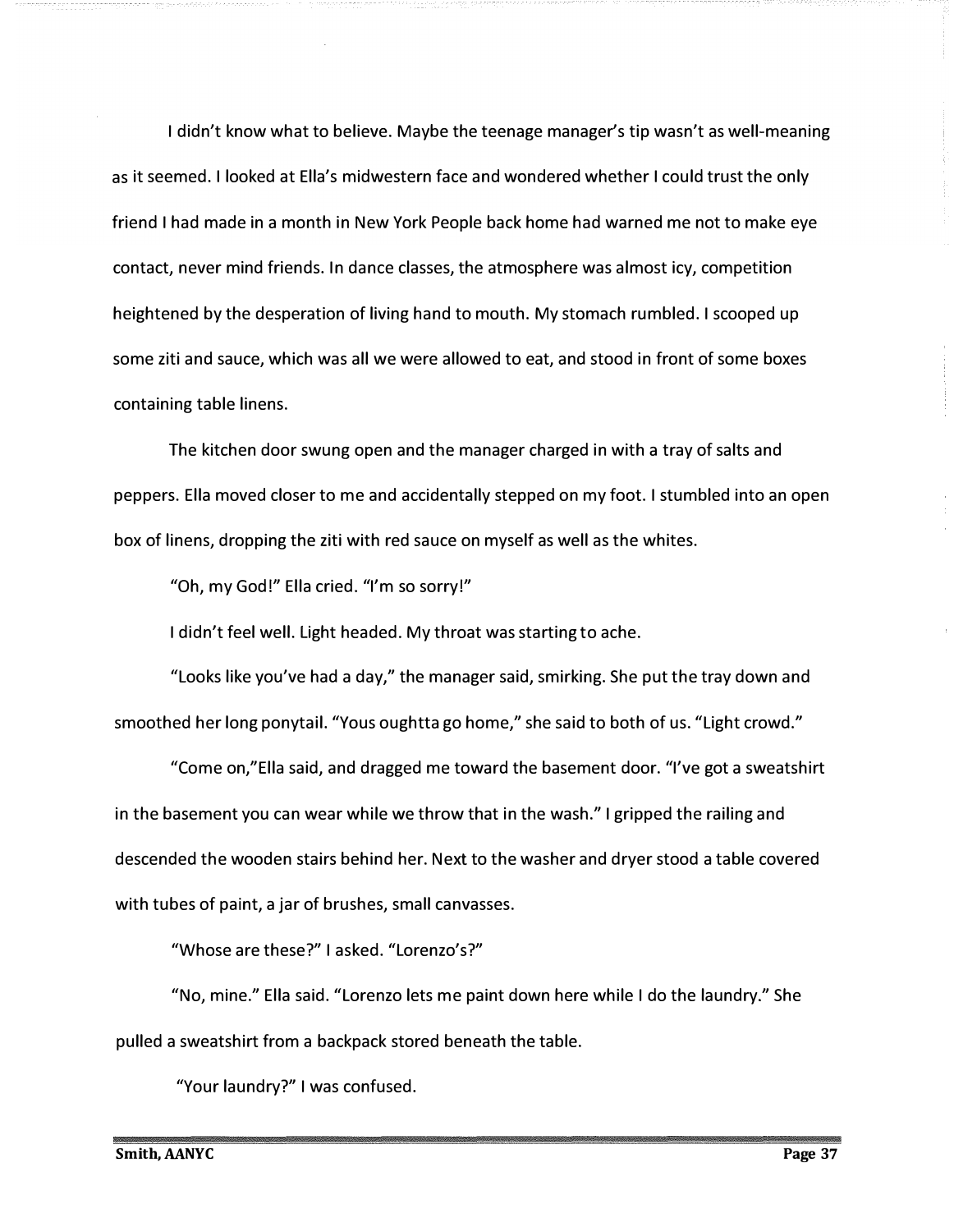"No, t*h*e re*s*t*a*ur*a*nt'*s*," *sh*e *sa*id*.* 

"O*h*. Do t*h*ey p*a*y you for t*ha*t?"

"N*ah*, I get my *s*p*a*ce."

"C*h*ri*s*t, *E*ll*a*. T*h*ey oug*h*t to p*a*y you for t*ha*t, don't you t*h*ink?" I *was a*ngry *a*t t*h*e e*s*t*a*bli*sh*ment, *sh*orn beyond my dre*a*m*s*, co*v*ered in red *sa*uce*.* 

S*h*e *sh*ook me off, *h*er *as*ymmetric*a*l *ha*ircut bouncing on one *s*ide, m*a*king me no*s*t*a*lgic for my college "do." I flipped t*h*roug*h h*er p*a*inting*s* of cornfield*s* in*s*ide geometric line*s*. T*h*e*s*e *a*re good. *Y*ou're re*a*lly good!"

"O*h*, ye*ah*, t*ha*t'*s wha*t t*h*ey *a*ll *sa*y,'1 S*h*e bru*sh*ed me off*.* 

"No, *s*eriou*s*ly."

"Stop it," *sh*e *sa*id, uncomfort*a*ble.

I *h*eld my tongue. W*ha*t did I kno*w a*bout t*h*e *a*rt *w*orld? In my *s*ocio-economic br*a*cket, college *was s*uppo*s*ed to be *a*bout getting *a*n educ*a*tion t*ha*t led to *a* job, *a*nd *h*ere I *was*, *a*  profe*ss*ion*a*l *wa*itre*ss*. I *ha*d limited fund*s* in t*h*e b*a*nk. If I couldn't m*a*ke *s*omet*h*ing *ha*ppen, *s*oon-get di*s*co*v*ered *a*t t*h*e next *a*udition--1 *was* prob*a*bly not going to m*a*ke it long term in Ne*w Y*ork. I pulled t*h*e *sw*e*a*t*sh*irt o*v*er my *h*e*a*d *a*nd f*a*ced t*h*e po*ss*ibility t*ha*t d*a*ncing *as a*n *a*rt form could *s*oon be releg*a*ted to *a h*obby, *as E*ll*a*'*s* p*ass*ion for p*a*inting *ha*d.

T*h*e bu*s* left Port Aut*h*ority for t*h*e Holl*a*nd Tunnel *a*nd exited t*h*e Ne*w* Jer*s*ey expre*sswa*y *a*t t*h*e Me*a*do*w*l*a*nd*s*, *wh*ere t*h*e l*a*nd*s*c*a*pe *was* fre*a*ki*sh*ly b*a*rren, p*a*rking lot extending to t*h*e *h*orizon. I *wa*ndered into t*h*e c*av*ernou*s* building *w*it*h* ot*h*er bu*s* rider*s wh*o mig*h*t *hav*e been going to *w*ork *as* ticket t*a*ker*s a*nd j*a*nitor*s.* In t*h*e *ha*ll*wa*y, circu*s w*orker*s w*ere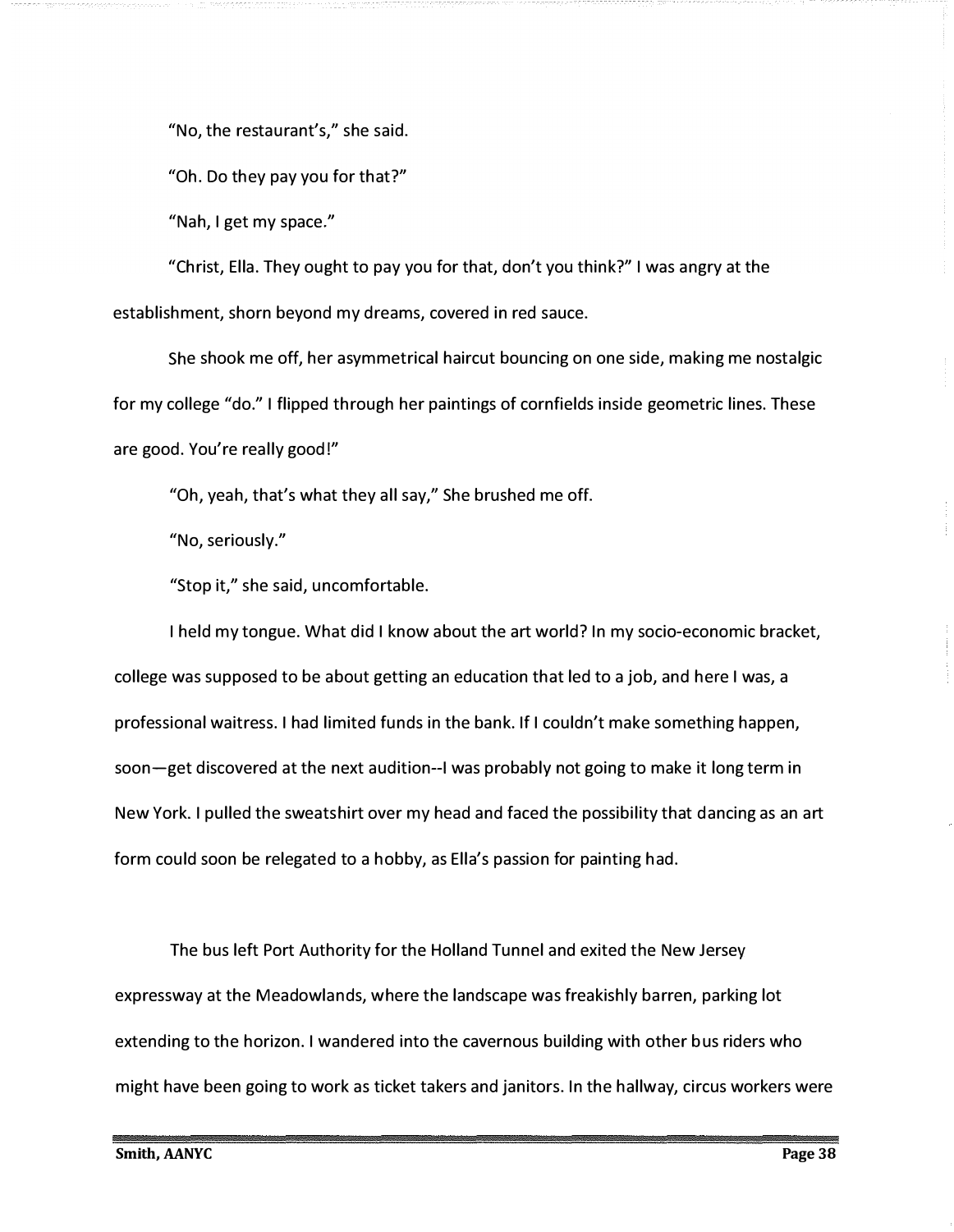assembling props. "Excuse me? Have you seen the clowns?" I asked a worker who was wearing overalls with the Barnum & Bailey logo on the chest. "I'm looking for a friend--Shelley Burne?"

"Shelley. Don't think she's on this tour. Good clown, though. You come a long way to see her?"

"Uh, no, actually, I'm here for the dance audition." I turned my foot out to fourth position, but he wasn't looking at my feet. He was staring at my bare neck. On my svelte, 5' 10" frame, the haircut looked androgynous, and Barnum & Bailey showgirls were anything but.

"Do you know where it is?" I asked directly. "The audition?"

"Through there," he pointed. "Good luck."

In the main hall, with its three rings, a small group had clustered in the stands. A man was handing out paperwork and said that none of us would be chosen that day. Instead, the audition would be videotaped and stored in a vault in Washington, D.C. He explained that when the circus had an opening, it would contact performers. I was greatly relieved, as this removed the immediate threat of rejection and all the feelings that came with it. Plus, I liked the idea of a video in a vault, as if it validated my existence in New York. We learned a simple routine of walk, walk, walk, then put on big feather headdresses that only served to highlight my lack of locks. I played to an imaginary balcony. It matters not, I told myself; the important thing is that I am here, and will be forever on videotape.

On the bus ride back to Manhattan, raindrops pealed down the window pane like they had on the day of my audition at Alvin Ailey. My mood sunk with them as I realized I had to get serious; go to more auditions, take more classes, and even then, there were no guarantees that I would be the one chosen among the thousands of wannabes in New York that year.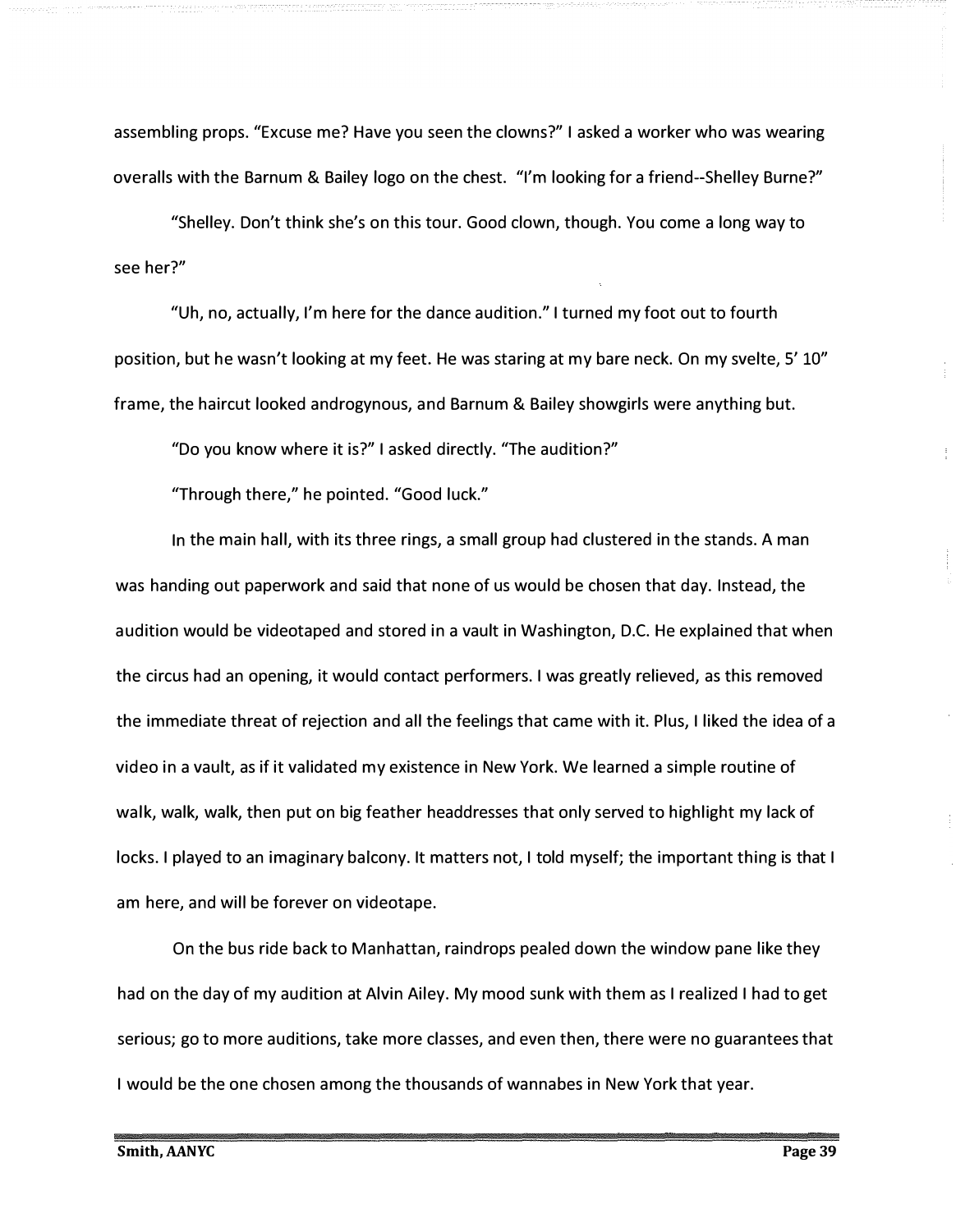Pages 40-59 redacted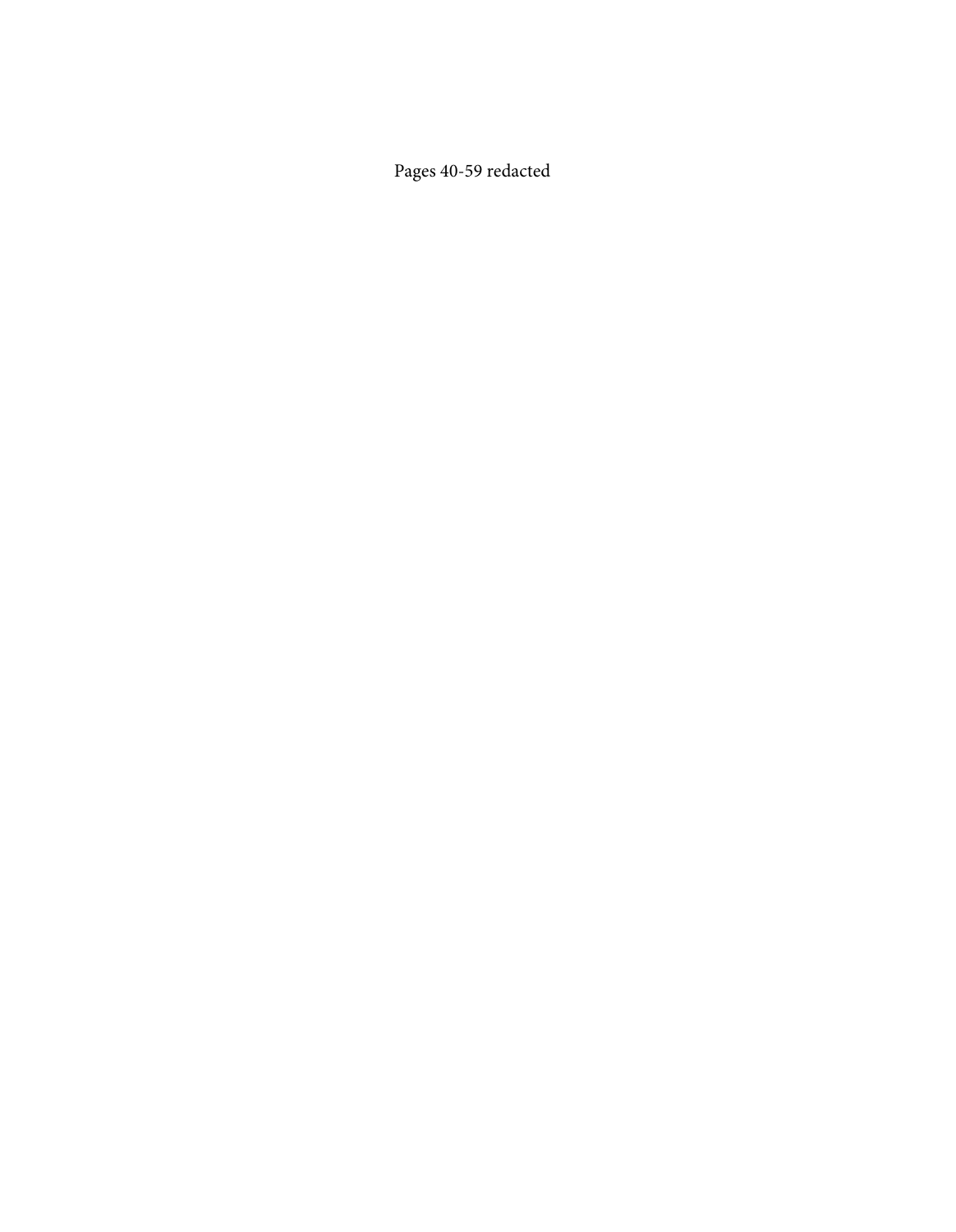#### The Calling

*Even after I had a story to tell from New York, the calling remained. When my sons were young and sleep deprivation had shaken sanity, I came back to life dreaming of choreography for women of three generations, set to Joni Mitchell's The Circle Game.* We're captive on a carousel of life. *In my suburban living room, I taught this choreography to a girl of 17 and her BO-something grandmother. I would be the middle generation. The dance featured a long moment when the grandmother walked slowly across the stage, as if forgetting her place before rejoining us with swings and circles. We performed this dance at a local festival called Women in the Arts, and I was surprised by the emotional response it received.* 

*Another time, I taught an after-school dance class at my son's charter school. One girl, a brunette, was from another planet socially, but when she danced, she gained an inner focus that I recognized. On the afternoon we shared snippets from improvisations, most of the girls did cute moves they'd seen on Disney channel. They watched, hushed, as the brown-haired girl entered her sculptural meditation, embodying Hanya Holm's words: "You are your own master and student. There is no value in copying what someone else has done. "* 

*More recently, I took a tap class with seven other middle-aged ladies. We hung on to a metal bar that we'd dragged to the center of the studio and shuffled around it, a travelling oval of ball changes. After we put the bar away, the choreography was focused on direction, forming lines and rotating them like the Rockettes. It was a tradition for the group to open and close the annual recital for young dancers who also studied at the school, called Dance Dimensions. In an effort to stay out of the way while the kids changed costumes, I sat outside on the steps and realized I was too old for this, having come full circle.*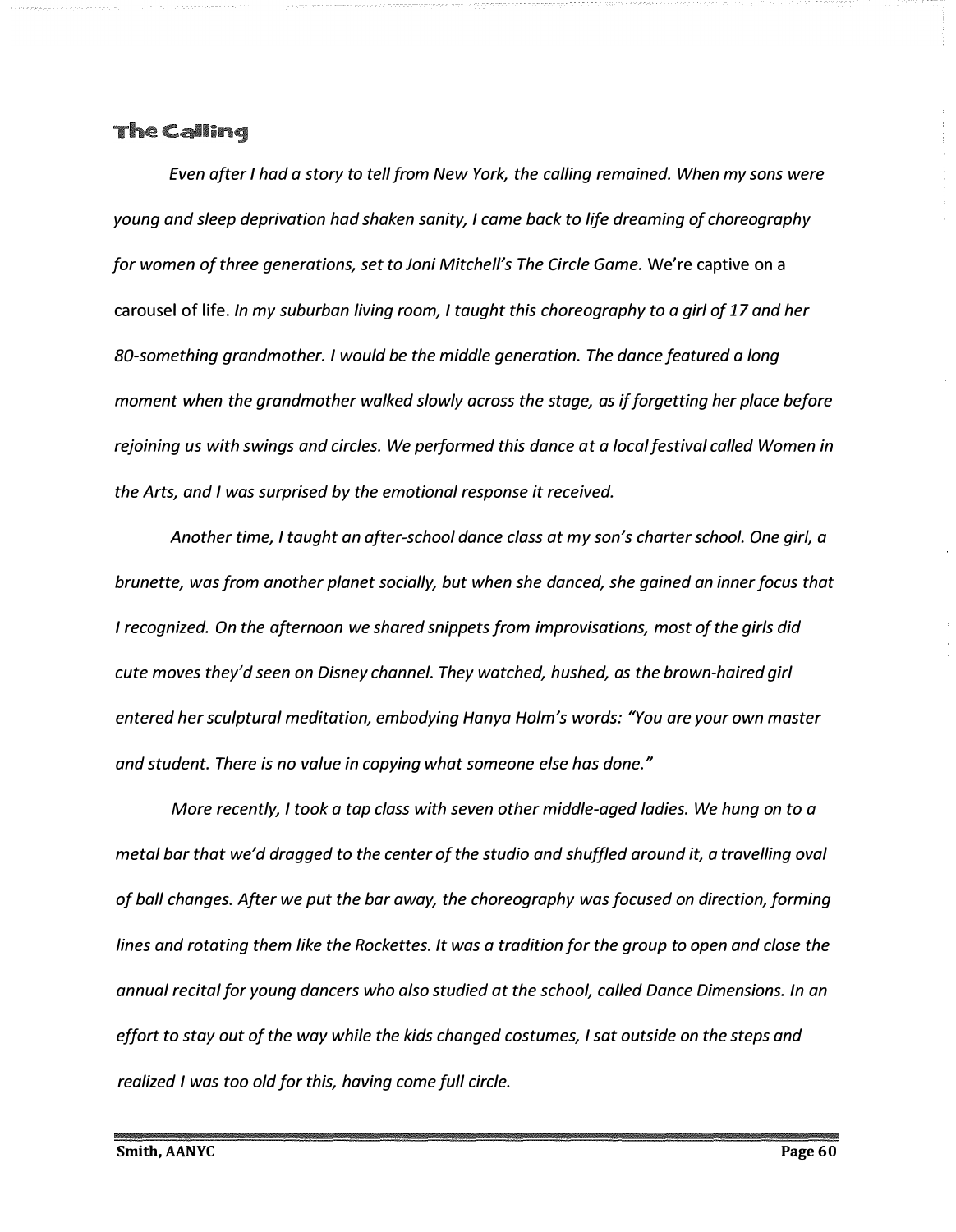*I had only told my mother about the recital. At 75 years of age, she drove an hour down the highway to sit on a metal folding chair among the other parents in the audience. We ladies tapped in and out of our positions like the USC marching band, and I looked out to the day-lit auditorium to see her beaming face. "I'm so glad I made the trip," she said, "to see you dance like that!" Later, in the privacy of my home, I popped a DVD recording of the show into my laptop and closed one eye, fearing the worst. As usual, I was a head taller than the rest, with a little too much chutspah to stay within the lines.*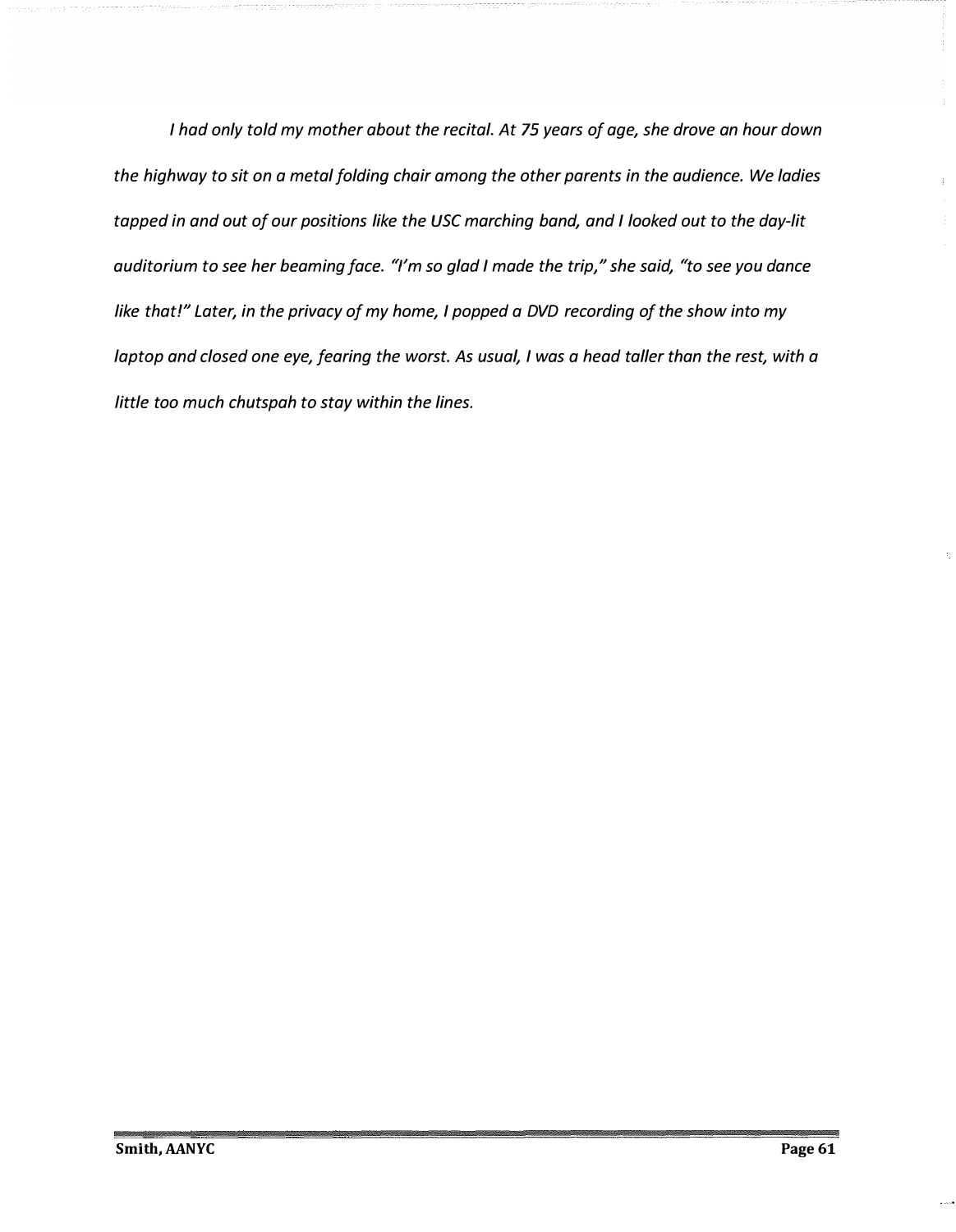### Resolution

*O*n New Year's Eve, the decibels from Times Square pressed against the wall of windows at Charley *O*'s Restaurant. I wanted desperately to go out there, to lose myself in revelry, but the shift manager was firm about corporate policy. Should anything happen to me, like being stabbed or trampled, the restaurant would be liable. The most he would allow me to do was to stand in Shubert Alley, which I did. At the end of the night, I regretted my plan to visit Meg and Scott in Brooklyn. Meg was sick with a cold, but I'd been so desperate for company that I'd invited myself anyway. With the metropolitan area in gridlock, it was nearly 3:*00* a.m. by the time the cab pulled up to their building. Meg answered the intercom and opened the door wearing fuzzy pink slippers that matched her pajamas. Even sick, she looked great.

"I'm so sorry!" I blurted. "Have you been waiting up?"

"*O*h, no!" She placed a hand in front of her yawn, her painted nails a shade darker than her outfit. "Scott has a big paper due this week, so we fell asleep after the ball dropped. Come in! Do you want some champagne? We saved some for you."

In the living room, I collapsed against their pillowed couch. This was what I wanted-not Broadway, not chasing a boyfriend literally up a mountain—just the security of a home with tab curtains on the windows and a partner asleep in the next room. I drank the champagne in one gulp and poured myself some more.

"So how was Christmas?" Meg asked. "Did you see Jason?"

"Jason who!"

"*O*h, that doesn't sound good," she coughed. "Did you guys break up?"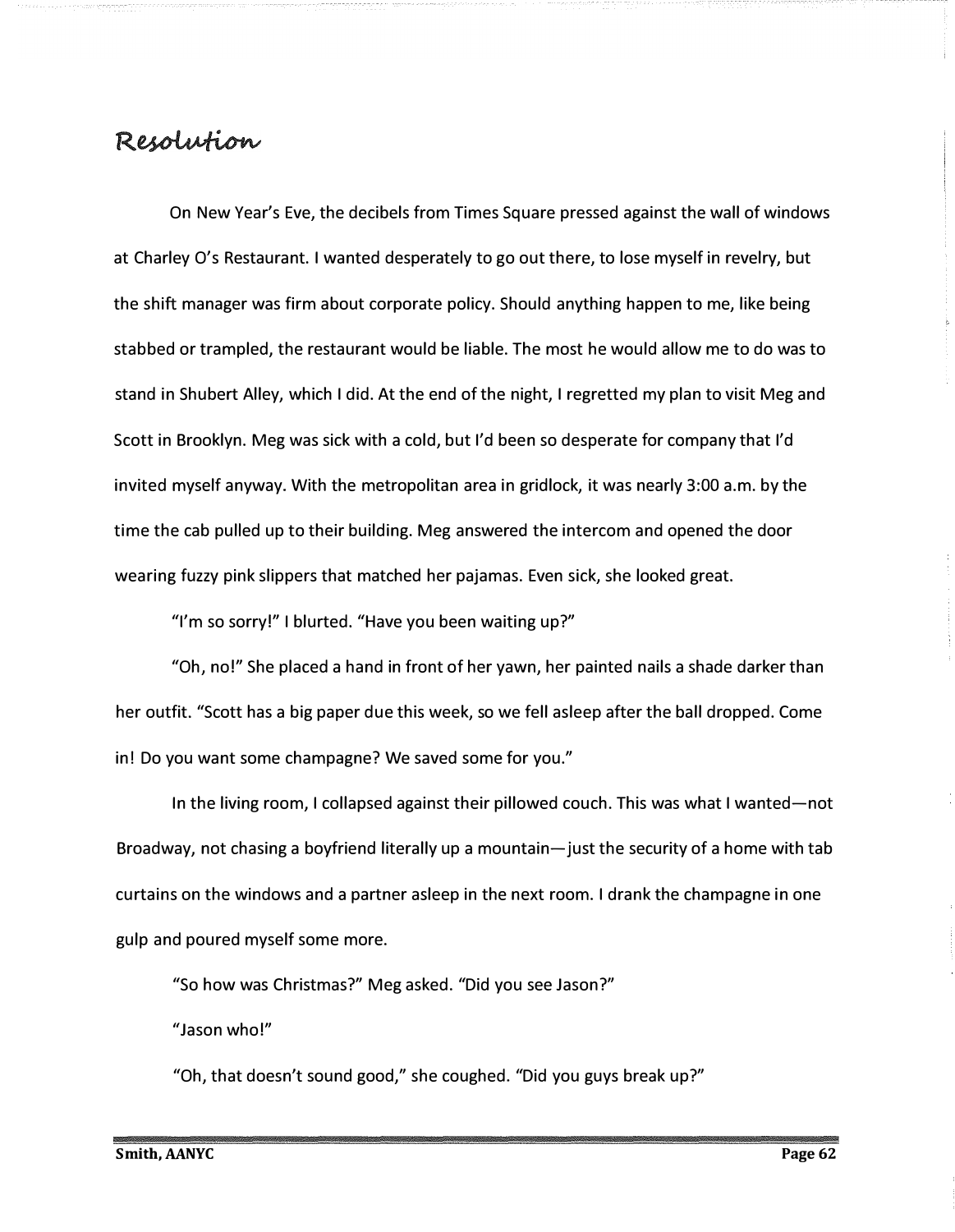"I guess so." The drink and her concern unleashed my long-stuffed emotion. I downed a second flute and fell back against the couch, trying to stifle my tears, my sadness compounded by embarrassment. After all, Meg and Scott were his friends, and they didn't need to play psychiatrist on New Year's Eve, especially past bedtime when Meg was sick.

"Hey, don't cry." Scott appeared in green scrubs and gave me a box of tissues.

"I'm sorry, I shouldn't be here," I said quietly. "You guys don't need this."

"It's okay. Listen, why don't you get comfortable-you can sleep on the couch."

"Yeah, let's all go to sleep," Meg said. "We'll all feel better in the morning."

I tossed and turned on the too-short couch, my ankles and feet aching as gravity pulled the muscles. I rose three hours later with a pounding headache, washed the cotton out of my mouth, and went into the kitchen to leave a thank-you note. On the subway home, I reminded myself that art only happens in the absence of distraction. I needed to concentrate on the gift I'd been given, a chance to dance in New York.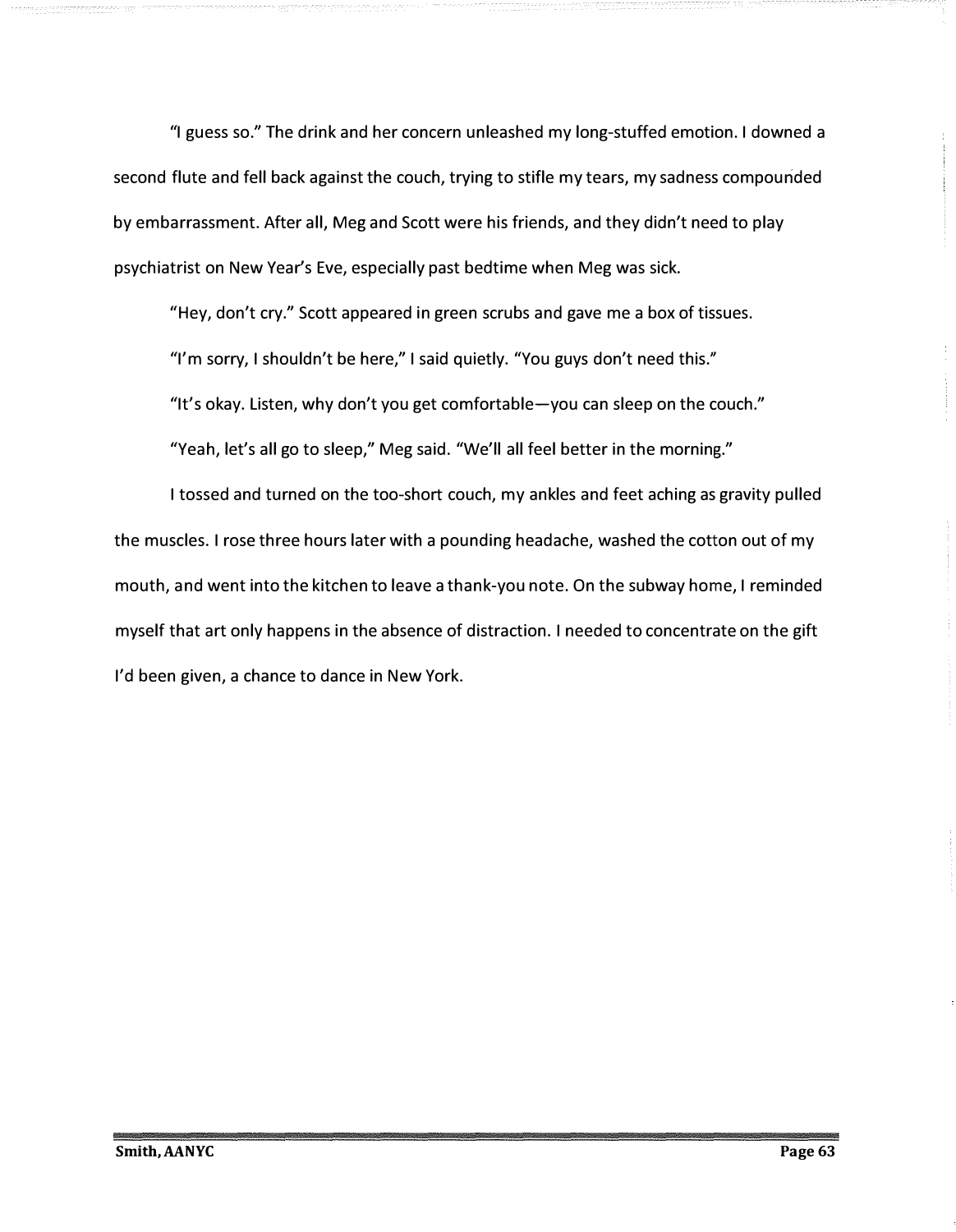# Let the Dance Begin

Marcia, the artistic director, seemed unsure about her choreography during the first few rehearsals. Inside the storefront studio, she'd play the Jethro Tull intro over and over, giving us challenging fouettes and then asking for extended holds in unstable positions. Six-year-old Daniel pestered his mother for attention while Robert admired his calves in the mirror. Jessie had come the first time, but missed the second and third rehearsals, leaving me without a buddy in the corps. She was working on her own choreography, and we both understood the tacit agreement that one's own work takes precedence.

"Bonjour!" I heard her lovely accent when I entered the studio for the fourth rehearsal.

"Oh, hey-you're here!" I dropped my bag and joined her at the barre. Instead of her striped legwarmers, she wore a tie-dye skirt and ribbons at the ends of her braided pigtails. Jessie was a few inches shorter than I was, and could get away with the girlish outfit.

"Qui, Marcia's not too pleased with me," she confided. "So, are you coming to see my show? I'd hate to have an empty house."

I yanked on my purple leg warmers, the epitome of my differentiating style. "Don't worry, I wouldn't miss it!"

"Girls, when you're done arranging your social lives, would you please assume your positions?" Marcia called.

"AAAAAAAAAaaaaaaaaaaaaAAAAAA!" Daniel screamed as he streaked across the floor. "Daniel! Daniel! Damn it, Robert, would you help him get his Pan suit on?"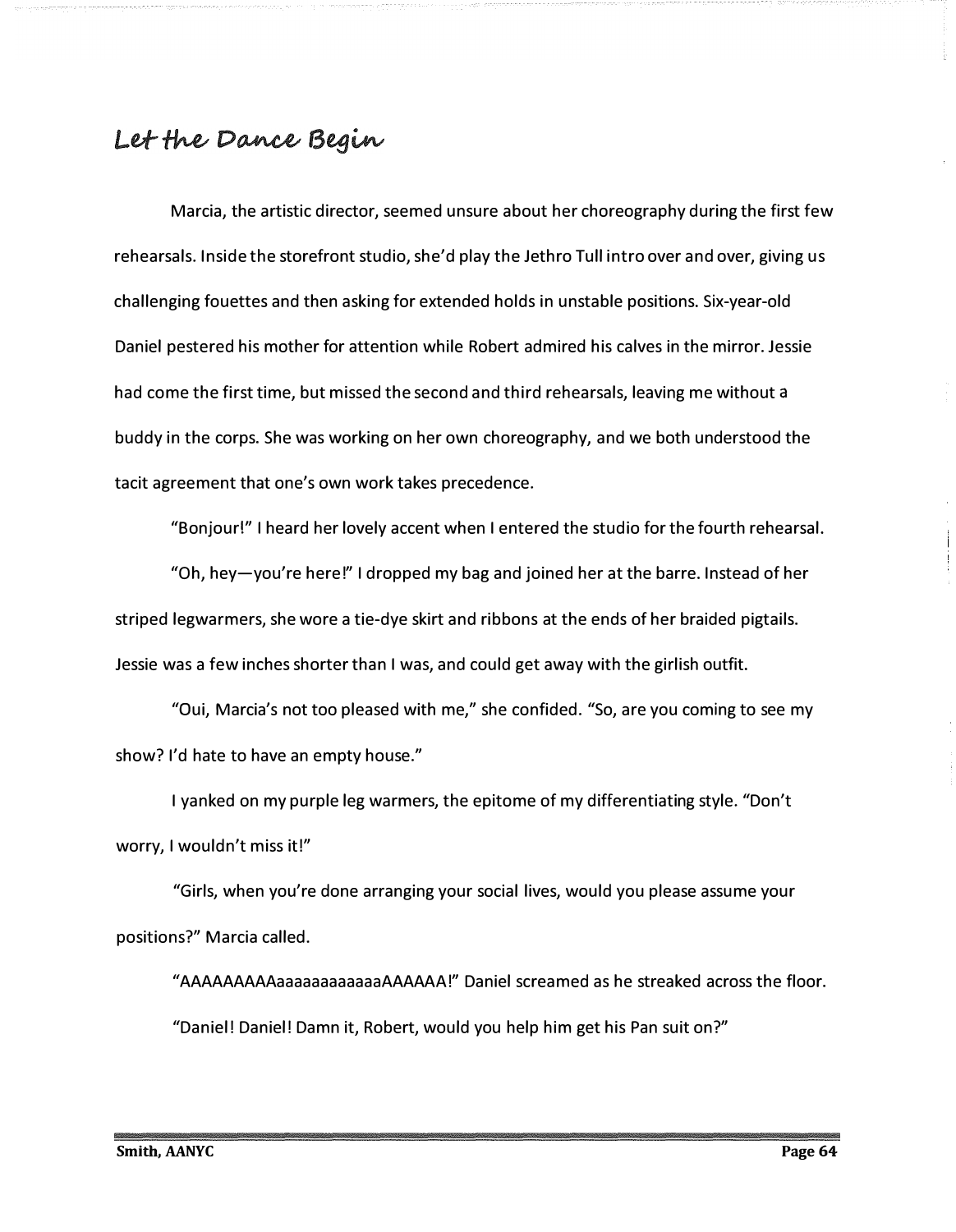Robert, shirtless and in his white tights, lifted the boy so upside down so that his legs kicked at the ceilings.

Later, I sensed that Freddie, the Jamaican cook, was checking me out.

"Order!" I yelled.

"Where are you from?" he asked, pulling my slip off the wheel.

"New England. What about you? Do you live in the city?"

"In the Village," he grinned.

"Greenwich Village? Oh!" I seized the opportunity. "Would you like to see some modern dance? A friend of mine is performing Thursday night."

"Thursday... Yaman, let's go."

I pulled out my pad and pencil and wrote down his address.

It was snowing when I trekked to his apartment, wondering, was this a date? In a navy blue hallway with purple painted doors, Freddie opened the door looking buff in tight jeans. His leather belt had studs all over it, like a bulldog collar.

"Nice belt."

"Yaman, glad you like it." He swiveled his hips. "I have a collar, too."

"Oh, you have a dog?"

He held his tongue as if I was really that naïve. On the way to Jessie's performance,

Freddie wanted to wander through Washington Square Park. I hadn't been this far south in a

while, and never at night. People moved like bees around virtual hives of transactions. "Is

tonight 'some other time'?" he asked, lighting a pipe. I shrugged. Why not? We encountered a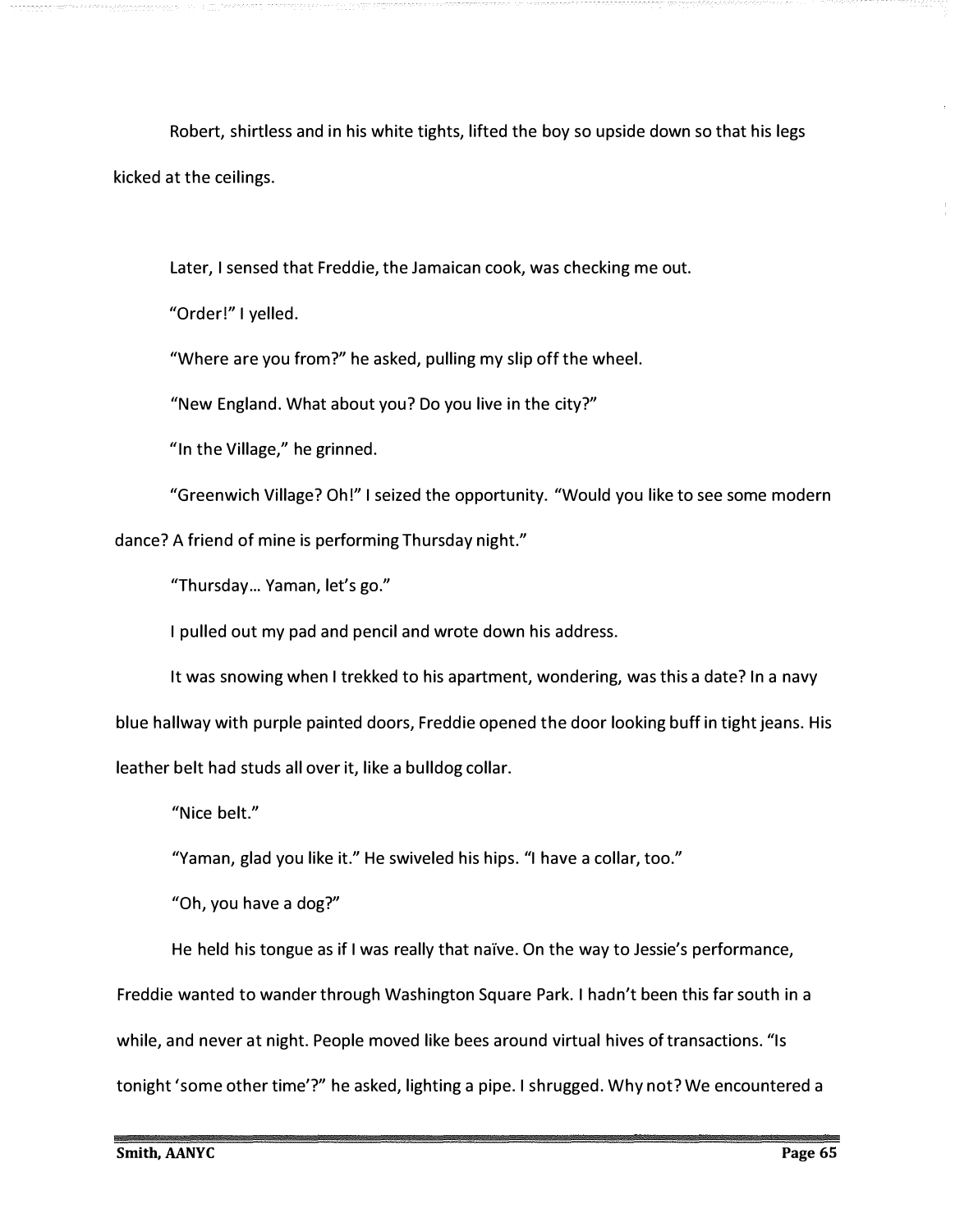long line outside the theater door, which surprised me, given Jessie's comment about playing to an empty house. We streamed in with the tide and found seats on packed bleachers.

Jessie entered stage left on her hands and knees, dressed as Raggedy Ann, beside a cute male dancer dressed as Raggedy Andy. The music was playful, and the dance, lustfully floppy as they tumbled through positions both innocent and racy. Freddie loved it, and wanted to meet Jessie after, but the crush of people milling about forced us out the door.

The Prospect Heights Community Center, a former elementary school, housed a gymnasium with a stage at one end. I arrived to find Robert mopping the mylar and a janitor setting up rows of folding chairs. In the far corner of the gymnasium, Marcia was running some phrases with Jessie. I located the ladies' room with its miniature sink and put on my costume, a green and brown spandex unitard with triangular petals for a skirt.

When the curtains parted and little Daniel leaped across the stage, the audience of about fifty family and friends gasped with delight. Marcia pressed the button to play the Jethro Tull intro, and we struck our statuesque positions. Fueled by adrenaline, Jessie and I fed off each other's moves, our turns and leaps landing in unison. It wasn't a real theater—the lights were never dimmed so I could see the confused mouths on some of the faces in the audience, but the energy we produced was enough to bring them to their feet at the end. Behind the closed curtain, Marcia gave me twenty bucks, and I became a professional dancer.

The Sunset Point Retirement Home was even less of a theater than the Prospect Heights Community Center. Overexposed in my nymphy costume beneath the fluorescent lights, I stood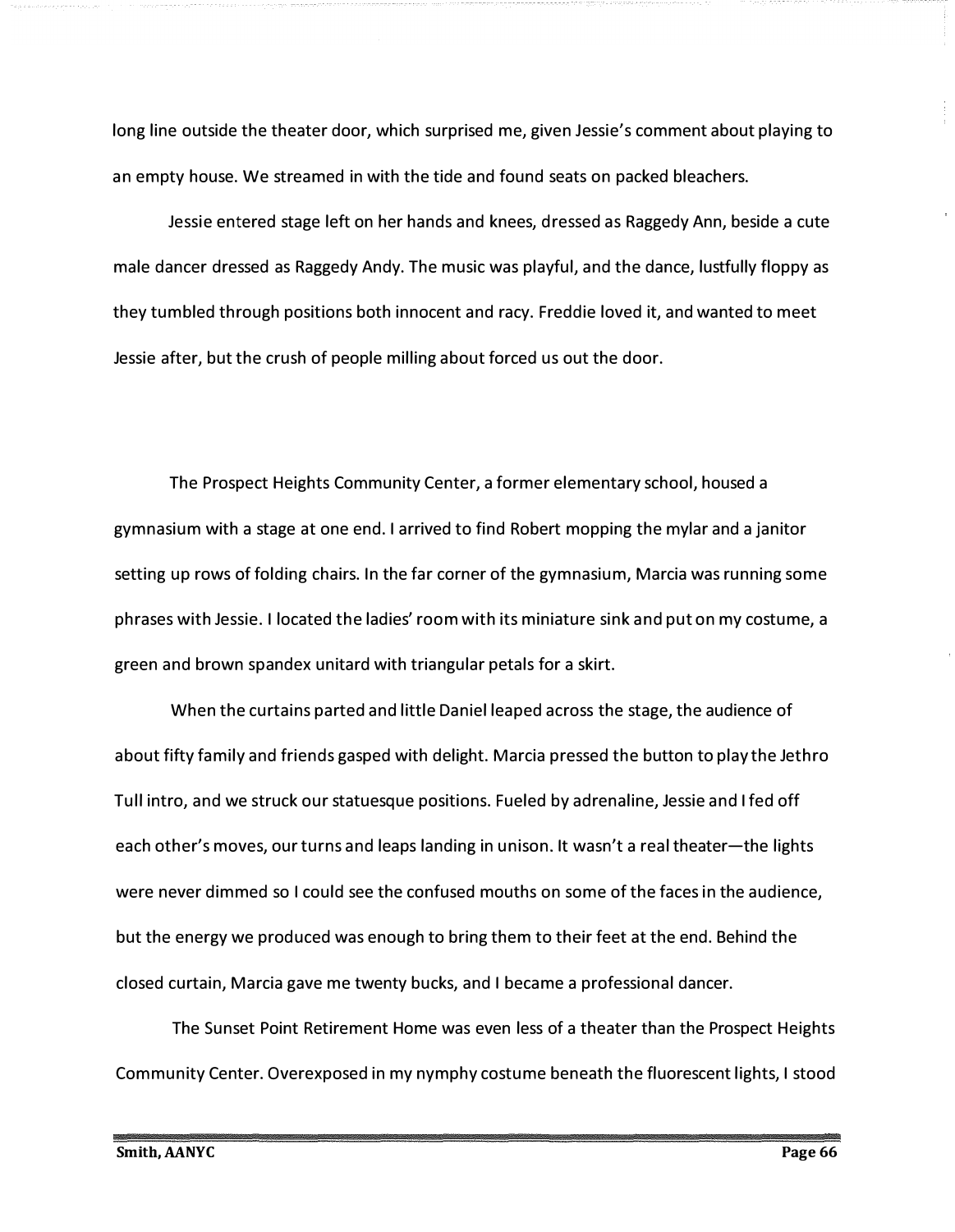rigidly waiting for *m*y cue. The unfocused energy that defined our perfor*m*ance co*m*pletely dispersed at the end with a s*m*attering of applause. After Marcia had given us each another \$20, I walked with Jessie to the subway at Grand Ar*m*y Plaza. In just a few weeks, the Brooklyn *D*ance Theater would be in residence at the Apple Corps Theater in Chelsea. We traded concerns about how far it was fro*m* the tight dance she had done as a rag doll.

"It was so original,*"* I gushed.

"Merci! *D*id I tell you it was picked up*?*"

"Picked up*?"* I echoed. What do you *m*ean*?"* 

"Qui, the Canadian Conservatory is going to take it on the road.*"* 

"So, what-you*'*re going on tour*?"* 

She paused. "Well, *m*y funding is for nine *m*onths, which can double to eighteen, and

then I*'*ll go back to Canada and perfor*m* on the road.*"* 

"*D*o they actually pay your rent, so you don*'*t have to work*?"* 

"Qui, it*'*s pretty good, eh*?"* 

"Tres bien !*"* I ventured, blown away.

"So, what do you think of our Brooklyn *D*ance Theater*?"* she asked.

"I guess it's a place to start ... but to be honest, it*'*s not as good as the dancing I was doing

at ho*m*e.*"* 

"Oh*?"* she s*m*iled, inviting details.

"Yeah; it*'*s funny. I thought I was nowhere, but now, I see it was all right.*"* 

Jesse was quiet for a *m*o*m*ent. "It*'*s hard for *m*e, too. In Canada, I was a big fish in a

s*m*all pond, eh*?* And here, I*'m* part of the corps-for a *m*ad choreographer!*"*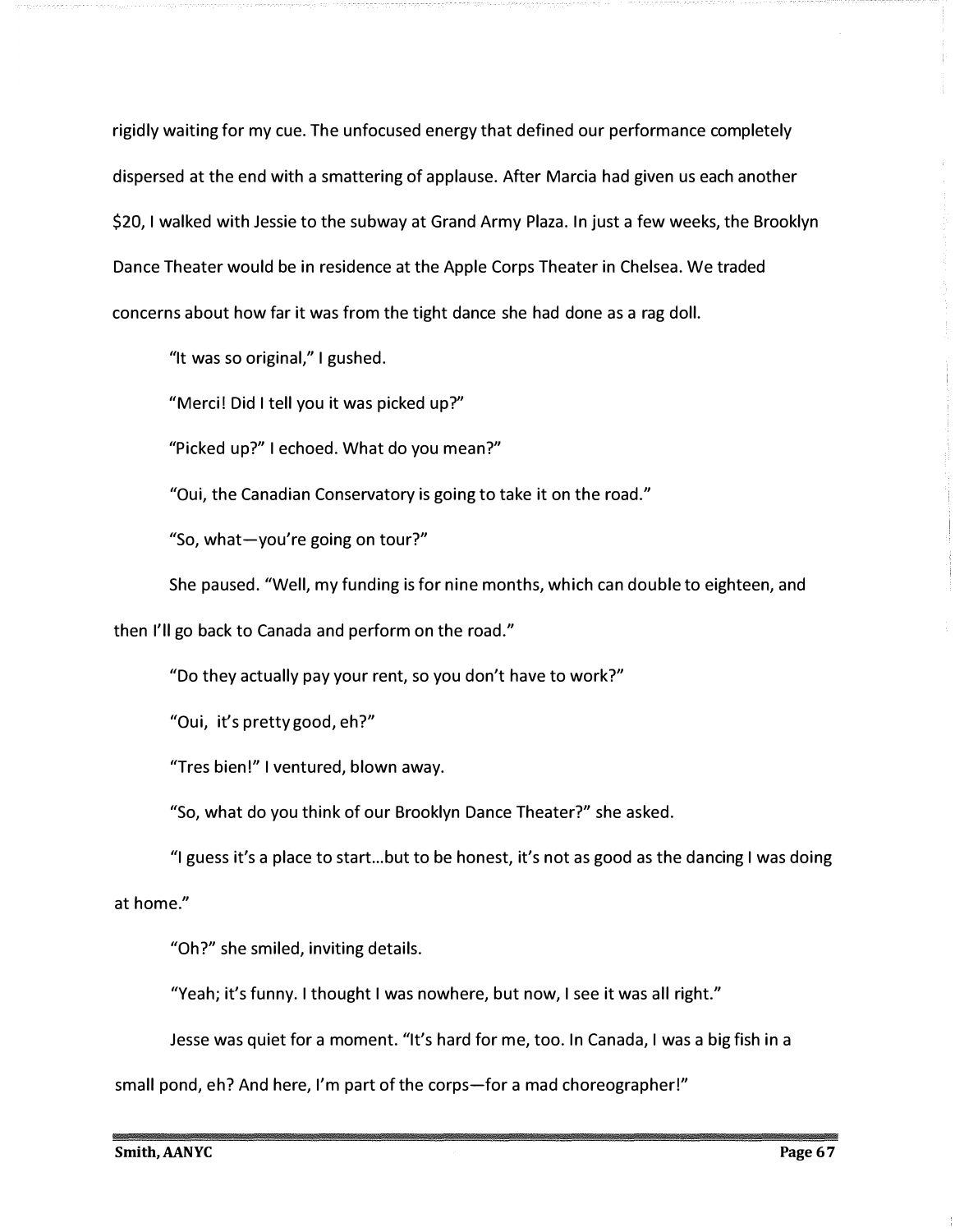I laughed because we had this in common, despite the dif*f*erence in our journeys. She had already made it, had performed her own work in front of a wildly appreciative audience. Financially secure, she could devote herself to art. And she knew where she was going, which produced a carefree spirit which was as infectious as it was unattainable for me.

On the night of our dress rehearsal at the Apple Core Theater, the company, such as it was, finished the warm-up on stage and was applying makeup in the Green Room when Jessie arrived. Marcia made a beeline to confront her. I overheard the word "unprofessional" across the room, her son threw a handful of goldfish at his father. "That's it!" Robert snapped at the boy. "If you don't behave, we're not going to the zoo!"

I left the room to wander through the black velvet wings that fell gracefully to the floor. At center stage, I closed my eyes and sensed the cool darkness above the empty seats, smelled the musky odor of the theater. I moved slowly, gaining momentum to swing and turn-when Daniel ran onstage with his arms outstretched and crashed into my legs.

On opening night, Jessie arrived in time for the warm-up, and during the performance we tried to recapture the magic, but our timing was off. During the strange holds, my standing leg felt the pain of Daniel's collision the night before. As Marcia danced her part with Robert, I scanned the tepid faces of the audience. The theater was half empty. There was no curtain call.

Dinny was waiting for me afterward in the foyer. "Darling, you're exquisite," he said with a peck on my cheek.

"Oh, stop." I said.

"Okay then." He lowered his voice. "Are you in pain?"

"How could you tell?"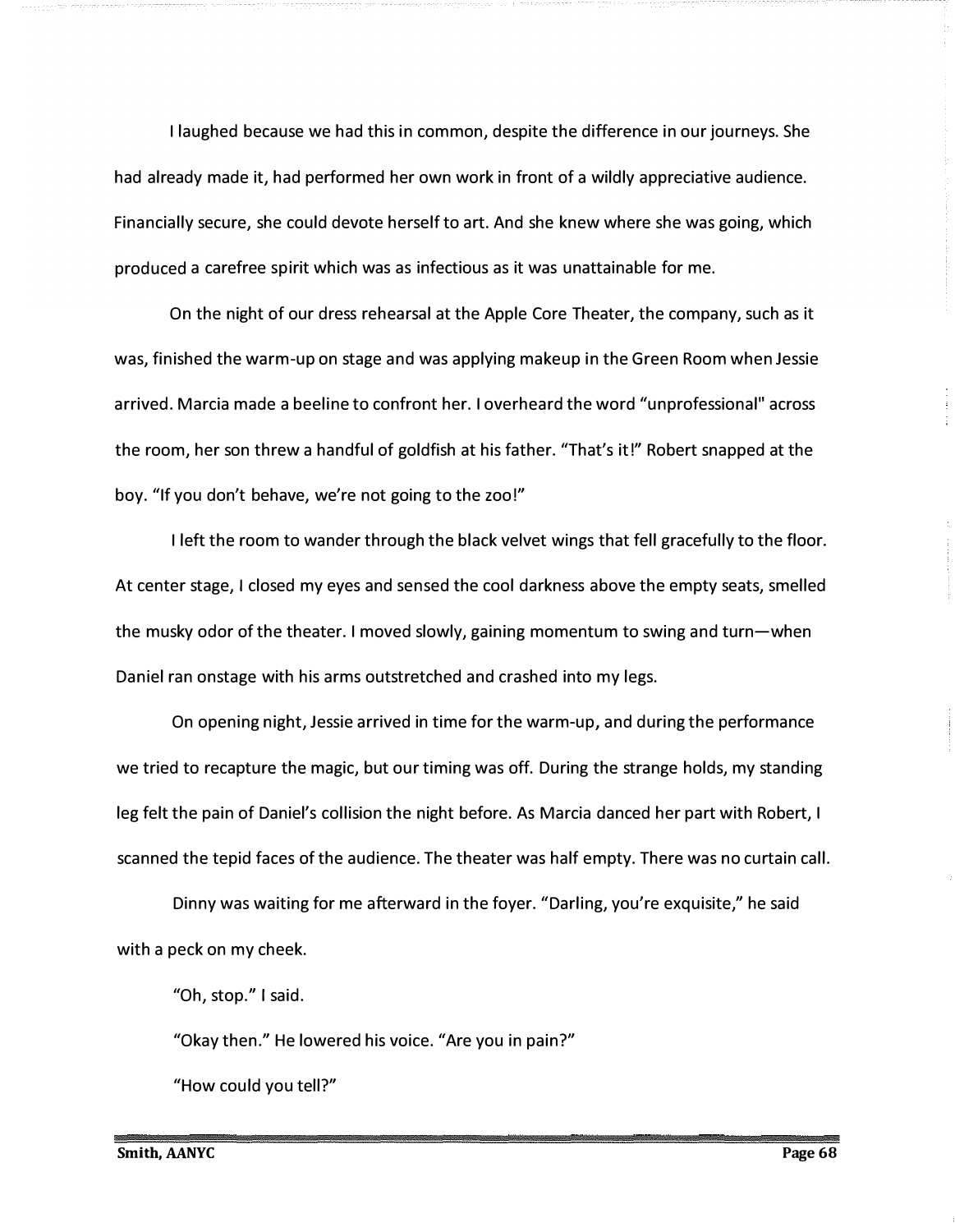"Let me put it this way." he whispered. "I've seen worse. You should be proud. Now let's get out of here."

There were four more shows in the two-week "season," and the audience dwindled with each one. Meg and Scott came one night, and insisted on taking me out to dinner at a Chinese restaurant on the block, where they talked about their plans for the summer. The semester would be over soon, and they were looking forward to reading books on Footbridge Beach. Unfailingly upbeat, they praised my performance and asked about my plans. I didn't know, and felt unglued. The Village Voice's brief review had called the show "familial." I was actually relieved that so little attention had been paid to it. On the other hand, it gave me a decent credit, a story to tell my star-struck friends and relatives in New Hampshire.

I did the reverse-commute once more to attend the cast party at Marcia's house, hoping that Jessie would be there. She was the only one I would miss. Robert answered the doorbell in his usual Shakespearean style, his movements comically large. Besides being Marcia's husband and lead dancer, he was a carpenter who immediately took me on a tour of their renovated brownstone. The kitchen featured a center island, new appliances, and the same coral paint used in the studio. Marcia was surrounded by adoring neighbors who clutched oversize wine goblets.

Robert pointed out the crown molding and bathroom fixtures, a world of grace and whimsy that made me long for material comfort. I was the epitome of a starving artist, and when we sat down to dinner, relished every bite. Jessie rang the doorbell at dessert, and rushed about the table to greet everyone. When Daniel asked if he could show me his room, I followed him back upstairs, relieved to be away from the awkward gathering, happy to give him some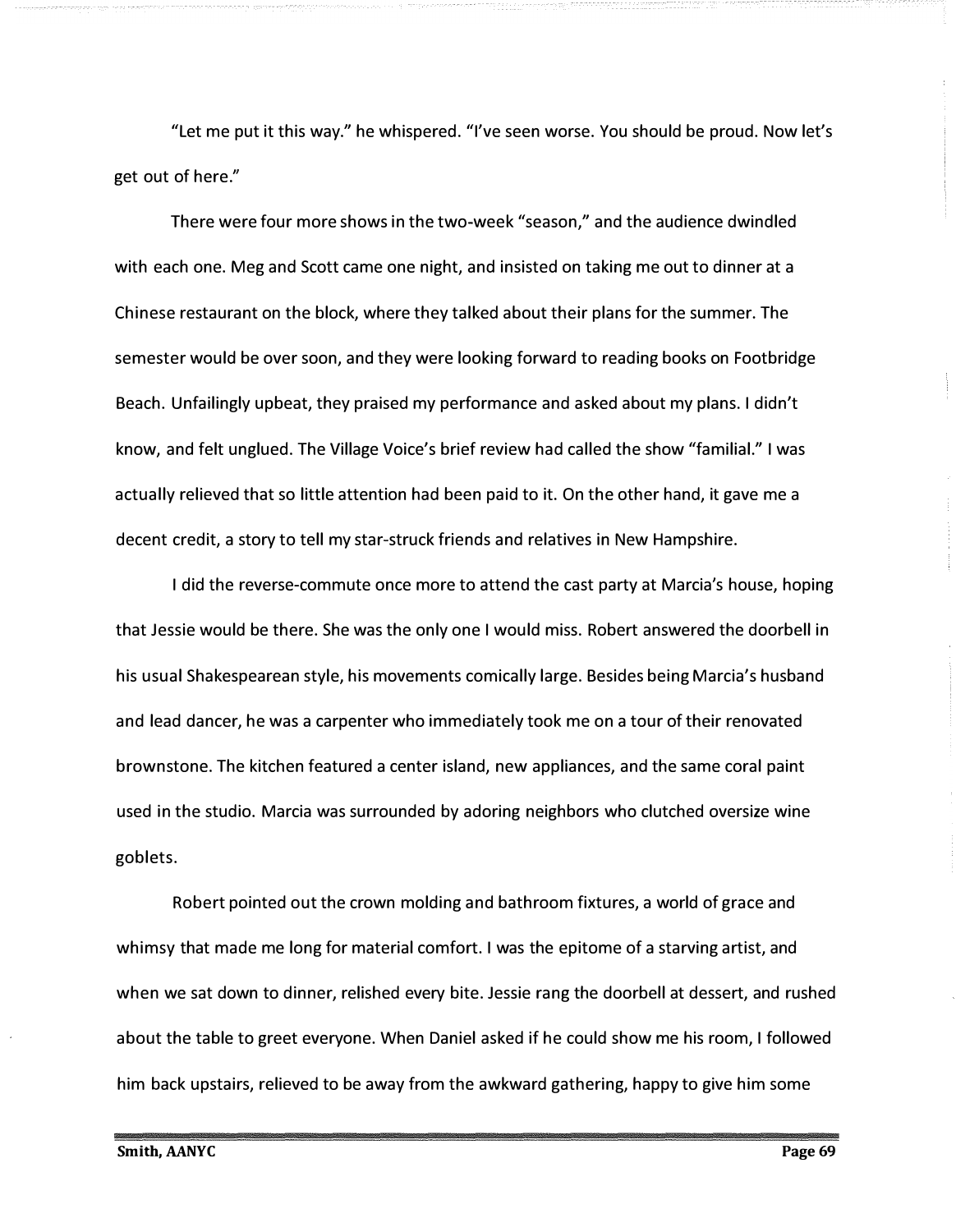attention. I read him a story, and when he fell asleep, wandered back downstairs. Robert and Marcia were putting leftovers in the fridge, and Jessie had already left. The ride back to 96<sup>th</sup> St. was exhausting as I thought about starting over again.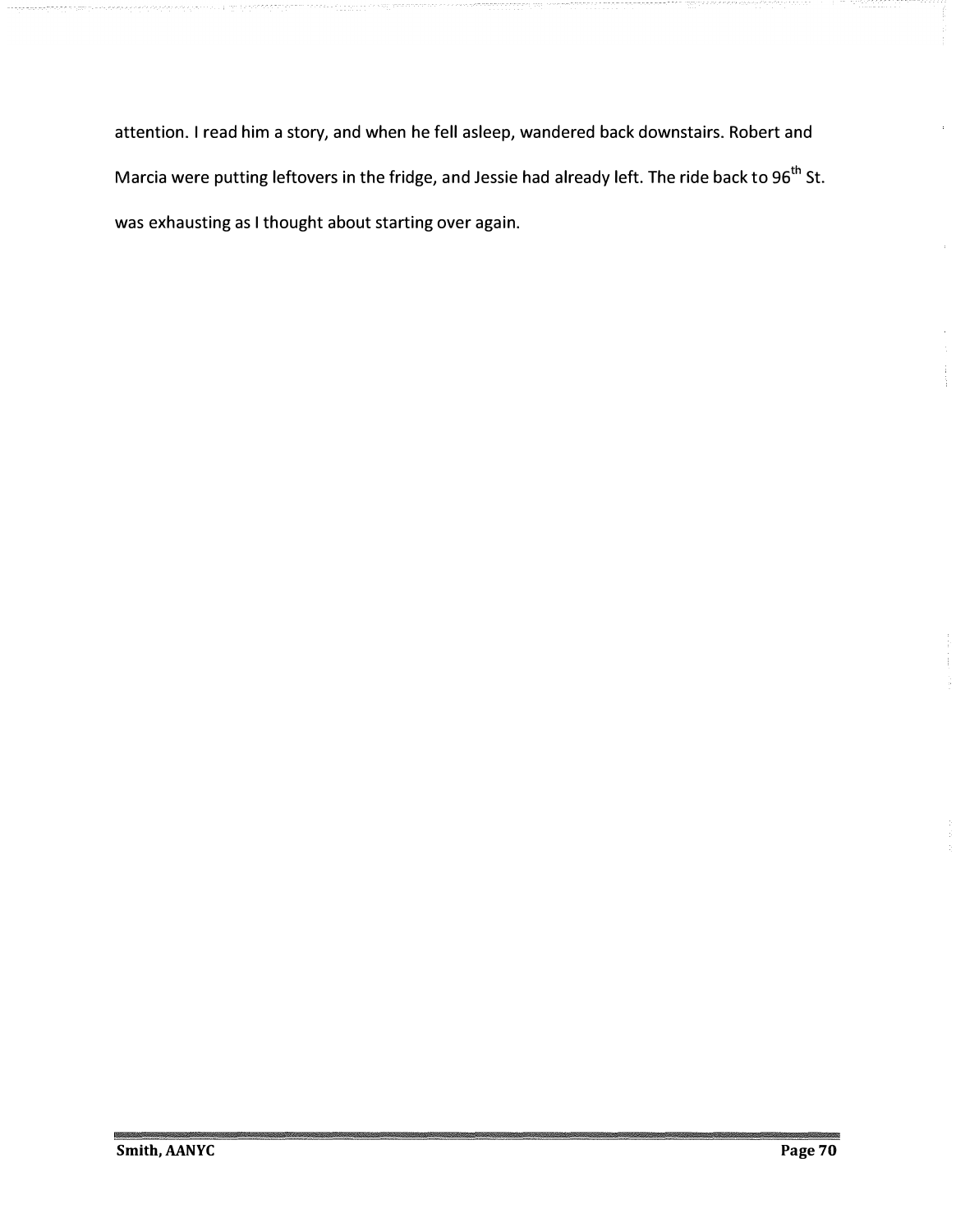Page 71 redacted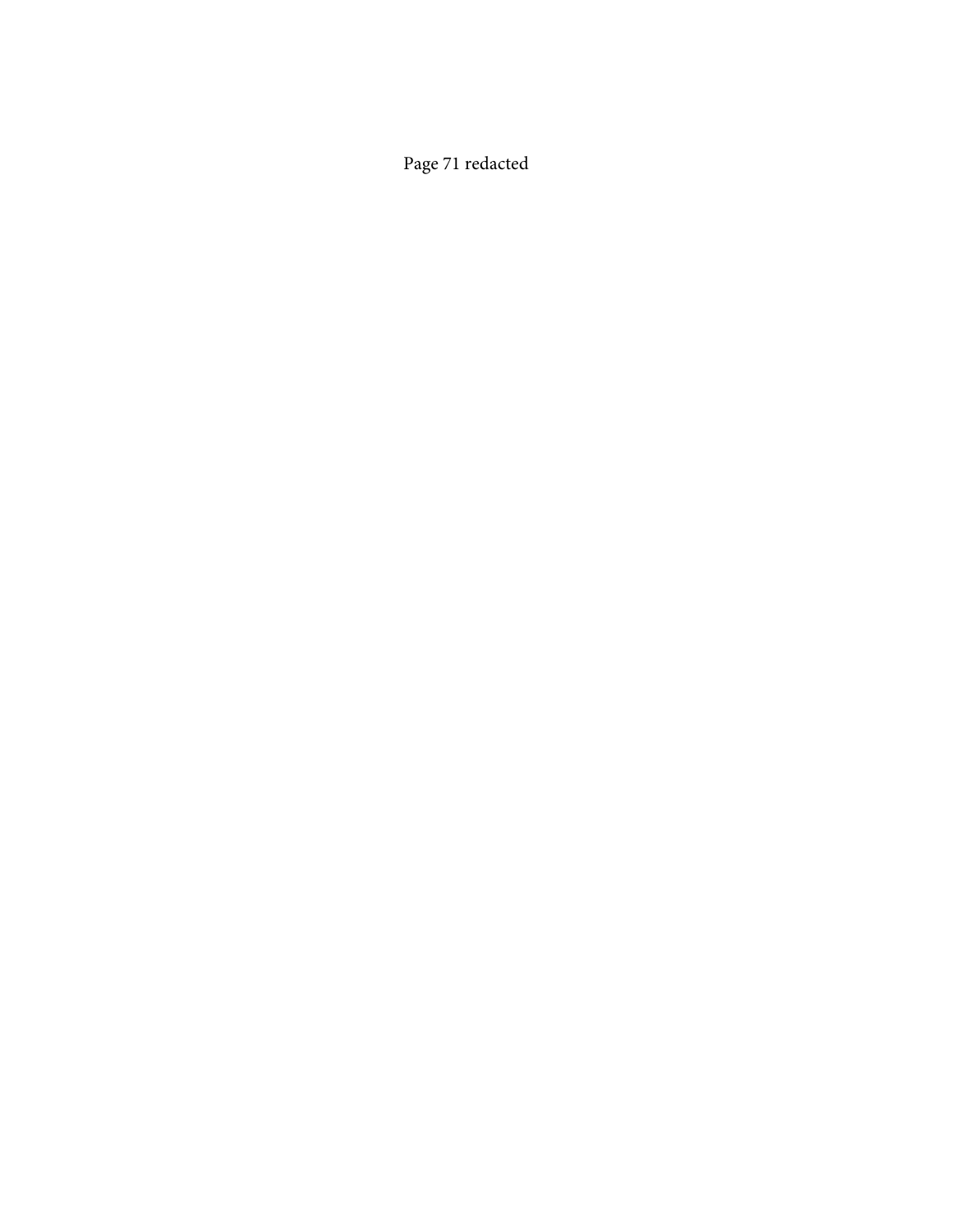### Turnout

Snow that had fallen the day before, providing a brief respite from the noise and grime, was already charred at the curb. The sidewalk was slick as I gingerly walked to the grocery on Broadway, struggling with others to move between the narrow aisles in our bulky winter coats. Back at 99<sup>th</sup> and Amsterdam, someone had spilled a bottle of sticky booze on the steps. I tried to avoid the puddles as I climbed the stairs, holding my bag of soup and salad greens. At the fifth floor, I kicked open the door to find my three male roommates in a huddle.

"What did he look like?" Trey asked.

"Freak had a ski mask on!"

"And a knife? How long was it?" Jed asked.

"Jesus, Jed, what are you, getting off on this? I was mugged!"

I opened the door and went in.

"Oh, no, man. That sucks. Switch blade or hunting knife?"

"Oh my God." I uttered, surprised by the terror in this wake-up call. New York had earned its reputation as a dangerous place, especially with so many desperate people living on the streets. I was often scared to walk at night, or ride the subway. Everyone at work was talking about the spike in crime-a nurse had screamed for help on a roof.

"Are you all right?" I asked Toby, reflecting on the question for myself.

"Yeah. But he got my wallet."

Jed focused on this new detail. "Your wallet, man... how much was in it?"

"Is Daisy here?" I asked.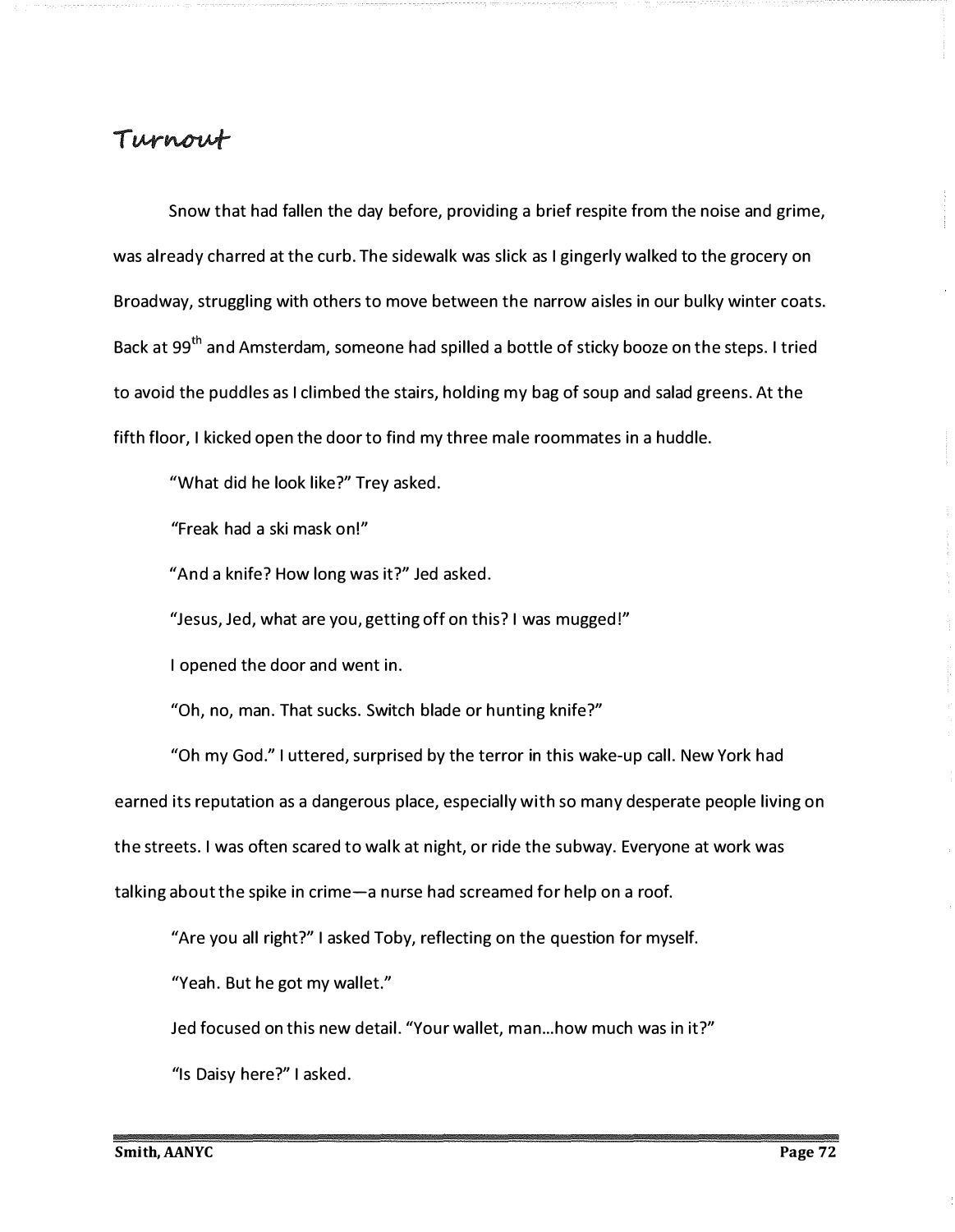"Haven't seen her," Trey reported, heading to his room as if the change in dynamic had released him from an obligation.

"She's gone," Toby said.

"What?" I panicked.

"Went home for a visit and got engaged. Don't know if she'll be back."

I went into my room and collapsed on the bed. I knew this day was coming, but the revolving door of people in my life was starting to hurt. I never saw Mary, who was either grooming horses in Westchester or doing edgy work downtown. Meg and Scott had their school and life. Dinny lived in New Jersey. Freddie, to be honest, was not my type. Ella, who I'd met at the Italian restaurant in Brooklyn, was lost perhaps for good. Jessie was my bright hope for a friend, and she was already looking at her future in Canada.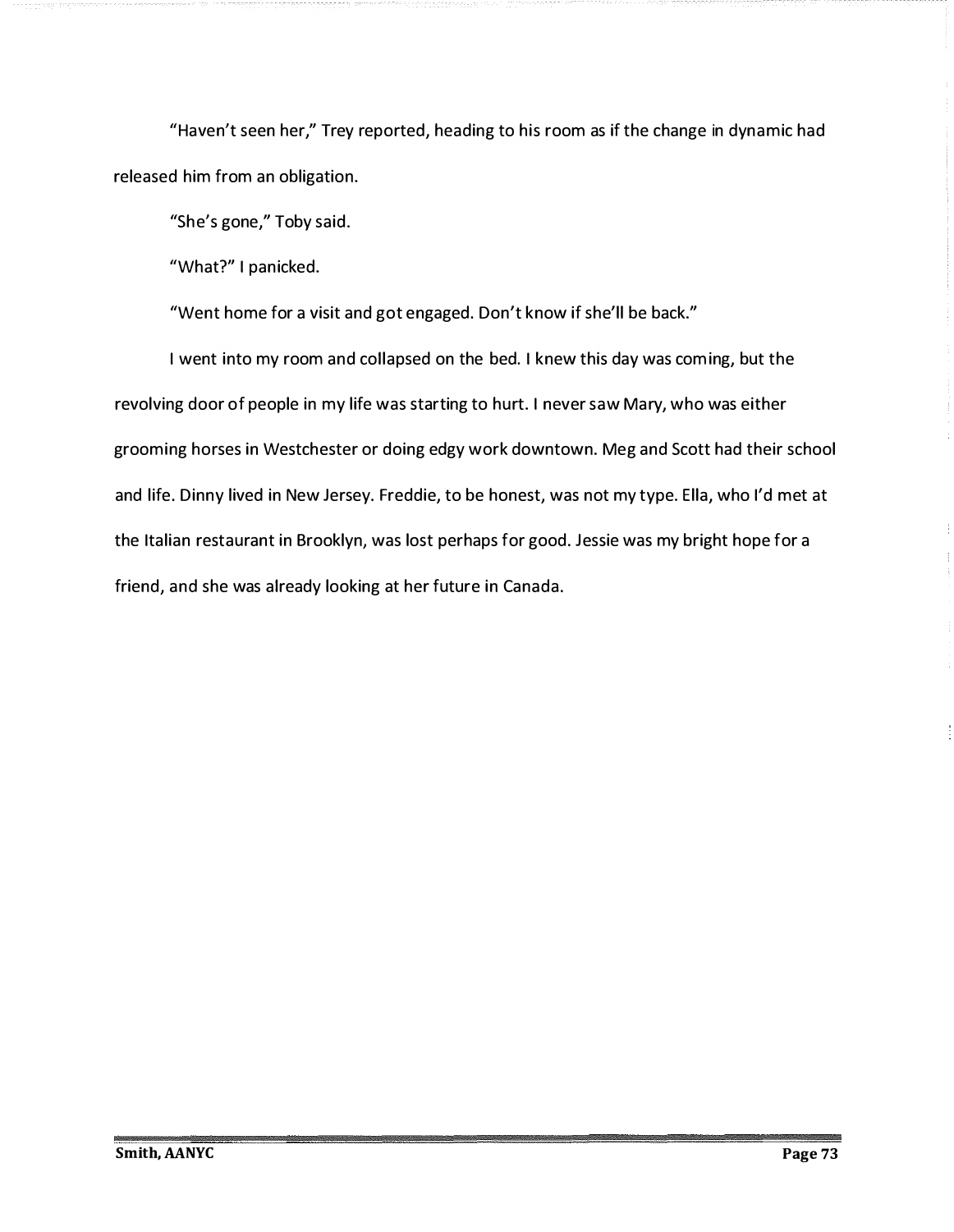Pages 74-83 redacted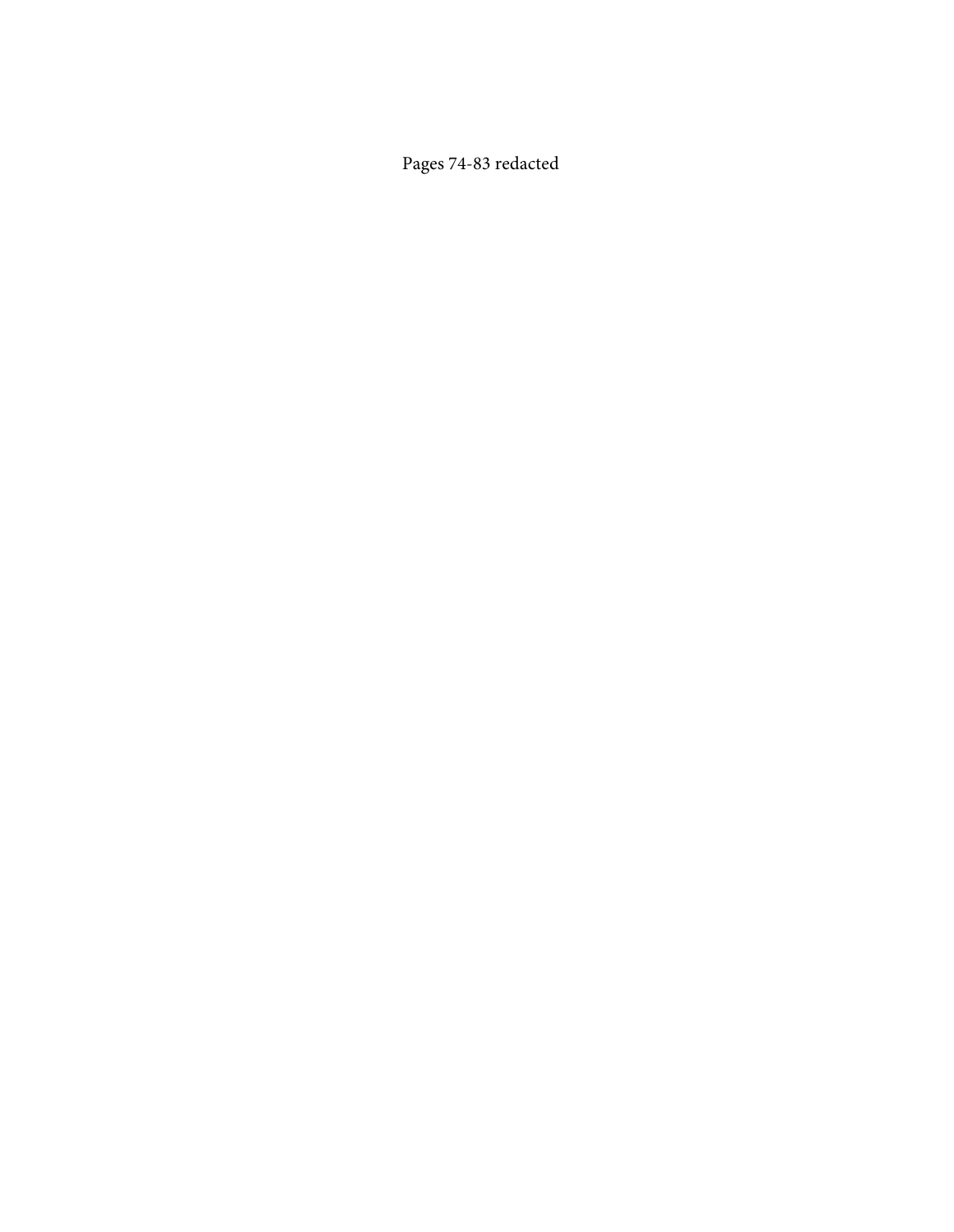# Road to Stardom

"Are you sure?" my mother asked, elated by the news.

"Yes, it's time. I'm not getting any younger, and it's not like I didn't give it a shot. I mean, I did that off-Broadway thing."

"That's right! You should be proud of yourself! I'm proud of you."

I rolled my eyes. "I know, Mom."

"When are you thinking?"

"Well, I have to work this week, but I thought I'd call Meg and Scott to see when they're

driving back to Maine. The thing is, I'm not coming back to Rochester. I was thinking maybe

Boston. It would mean starting over in another city- $"$ 

"Boston! That's an excellent idea."

"I'll have to look for a place and, I guess, a 'real' job." Fatigue settled like fog.

"My cousin's husband owns a couple of apartments in Harvard Square that he rents out

to students. Why don't I call him and see if one is available?"

"Okay," I said, "Harvard Square would be cool."

I hung up and called Meg, who was charming and accommodating, as usual. The timing was actually perfect; Scott had to stay in Brooklyn for a clinical rotation, and she'd been planning to drive home by herself the following weekend. "You'll keep me company!" she cooed.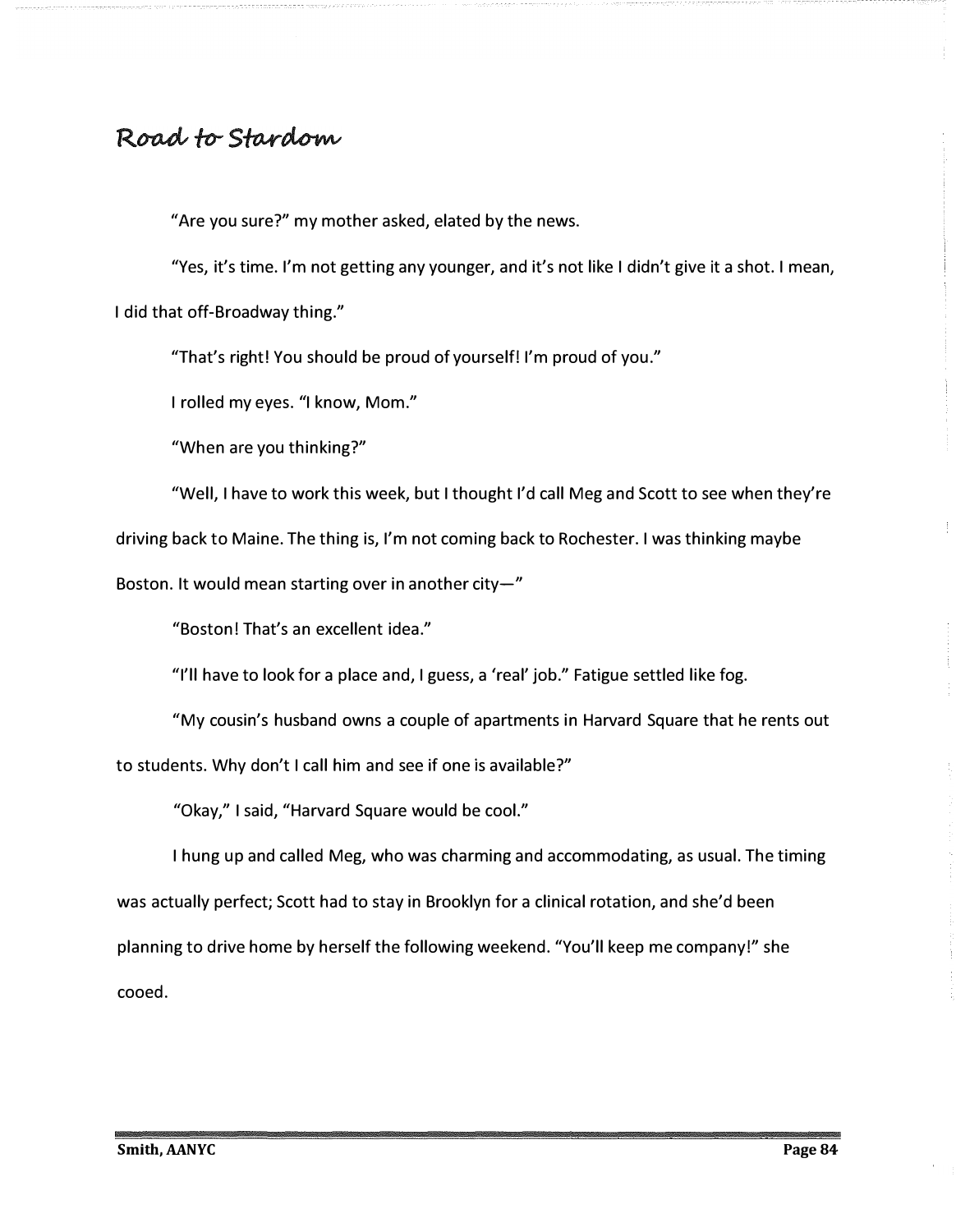From the living room window, I saw her pull onto  $99<sup>th</sup>$  St., parking with one tire on the sidewalk. Unflappable, she stepped out in flip flops and a tank top, white sunglass frames like Marilyn Monroe.

Jed was in his room with the door closed, so I knocked to say goodbye. He gaped at me with his lost expression, red hair framing bloodshot eyes. "You're leaving? Now?" he asked, apparently not recalling the conversation we'd had the night before.

"Yup. It's time. Want to help me bring down some boxes?"

"Uh," Jed leaned against the wall in his worn plaid shirt. "Are you hiring me?"

"Fine," I said. "Ten bucks?"

"Deal."

He was more help than I expected, bringing all the boxes down the five flights while I packed them in Meg's car at the curb. Settling into the b ucket seat, I made a silent promise not to comment on Meg's one-leg driving style as we barreled north through Spanish Harlem, into the Bronx and past Co-op City, the sign for Points North and New England. Somewhere on the ribbon of highway in Connecticut, I woke up, the blurry trees reminding me of how I felt before- bored, mainly, waiting for the next thing to happen, u ntil I took action. I was too tired to be sad, too weak to be happy. But something like openness replaced my despair.

On the radio, supersonic crin kles and a boom signaled the beginning of "We are the World." I straightened up and stretched.

"I love this song," Meg announced, chewing a wad of pink gum a shade lighter than the polish on her fingertips.